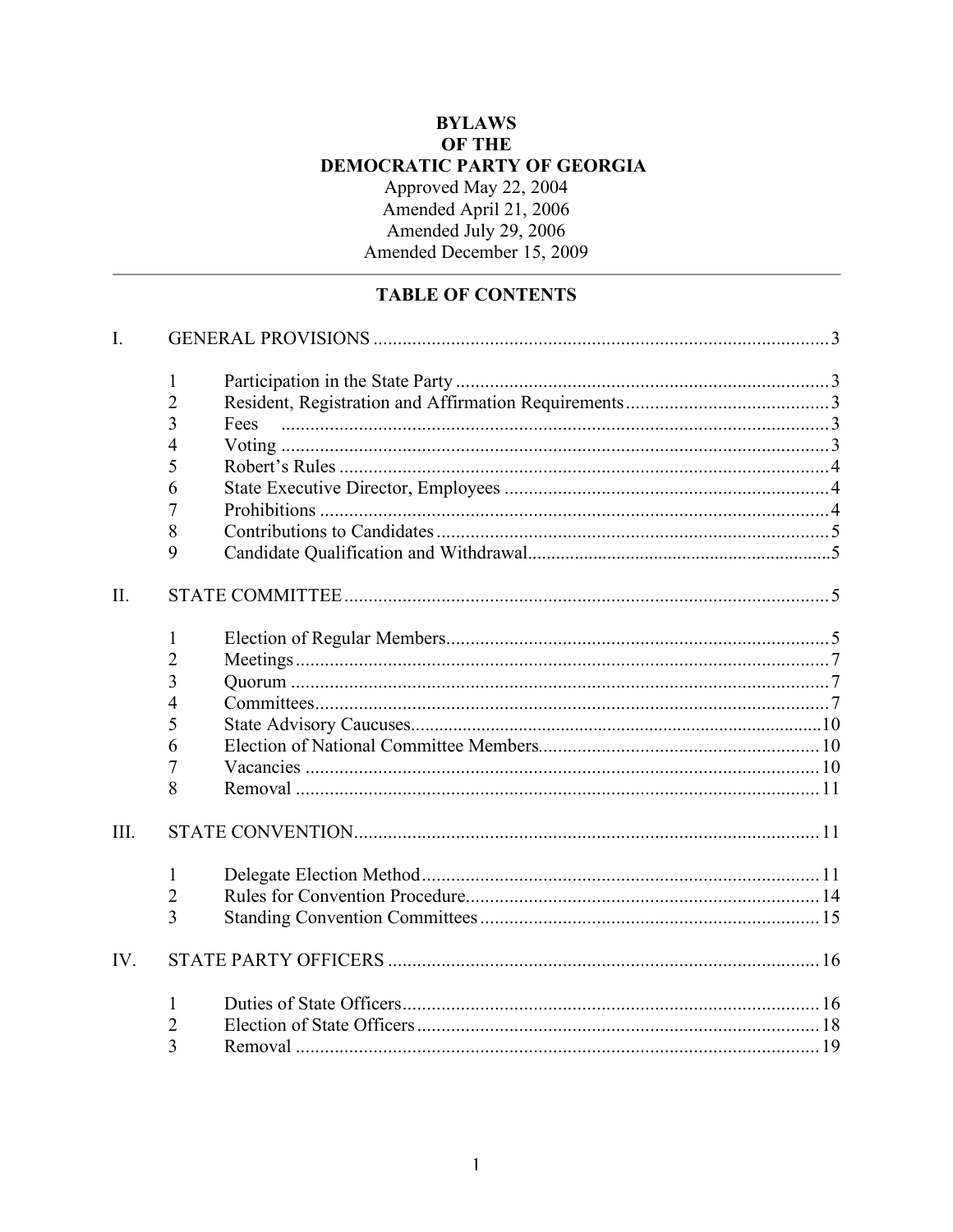| V.    |                |      |  |  |
|-------|----------------|------|--|--|
|       | 1              |      |  |  |
|       | 2              |      |  |  |
|       | 3              |      |  |  |
| VI.   |                |      |  |  |
|       | $\mathbf{1}$   |      |  |  |
|       | $\overline{c}$ |      |  |  |
|       | 3              |      |  |  |
| VII.  |                |      |  |  |
|       | 1              |      |  |  |
|       | $\overline{c}$ |      |  |  |
|       | 3              |      |  |  |
|       | 4              |      |  |  |
|       | 5              |      |  |  |
|       | 6              |      |  |  |
|       | 7              |      |  |  |
|       | 8              |      |  |  |
|       | 9              |      |  |  |
|       | 10             |      |  |  |
|       | 11             |      |  |  |
|       | 12             |      |  |  |
|       | 13             |      |  |  |
|       | 14             | Veto |  |  |
| VIII. |                |      |  |  |
|       | $\mathbf{1}$   |      |  |  |
|       | $\overline{c}$ |      |  |  |
|       | 3              |      |  |  |
|       | $\overline{4}$ |      |  |  |
| IX.   |                |      |  |  |
|       | 1              |      |  |  |
|       | $\overline{2}$ |      |  |  |
| X.    |                |      |  |  |
|       | 1              |      |  |  |
|       | 2              |      |  |  |
|       | 3              |      |  |  |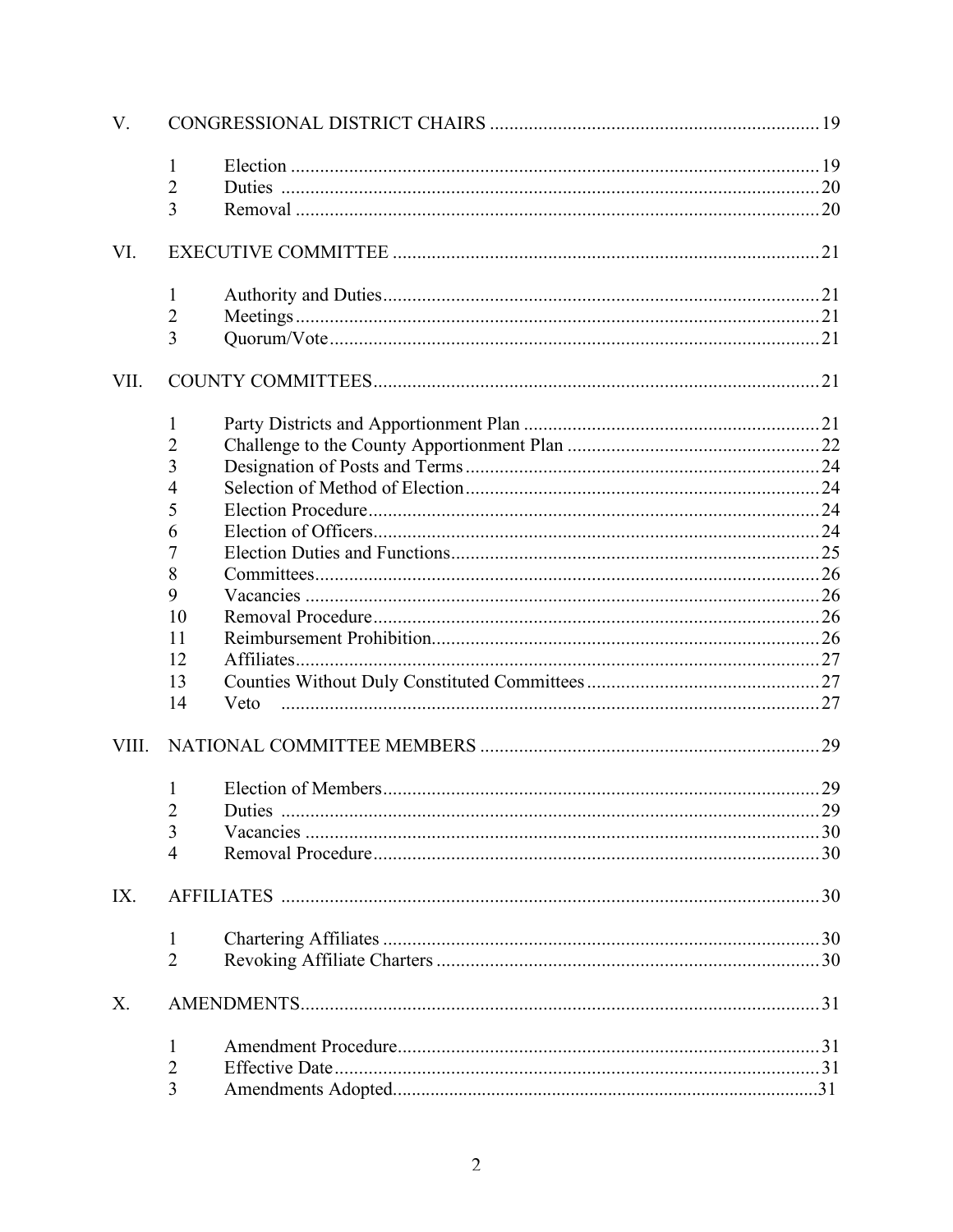#### **BYLAWS AND AMENDMENTS**

#### **BYLAWS ARTICLE I GENERAL PROVISIONS**

#### SECTION 1. PARTICIPATION IN THE STATE PARTY

BL1.1.1 Unless the body votes to go into executive session, all meetings of each body of the State Party shall be open to the public.

BL1.1.2 The State Party may establish standards and rules of procedure to afford all members full, timely, and equal opportunity to participate in decisions concerning the formulation of policy and the conduct of Party affairs.

BL1.1.3 In order to encourage full, timely and equal opportunity to participate to all segments of the population, the State Party shall adopt and implement affirmative action programs in compliance with the Charter of the National Democratic Party.

#### SECTION 2. RESIDENCE, REGISTRATION AND AFFIRMATION REQUIREMENTS

BL1.2 No person shall be entitled to be voted for, to be nominated for, to be elected to, or to be appointed to, nor may any person hold a Party office or position to represent a particular district or representative area (such representative area may be the State at large) unless such person is registered to vote in and continues to reside in such district or area, and affirms belief in the goals of the Democratic Party as stated in the Charter, is not a member of any other political party or body as defined in the Georgia Election Code, and is not affiliated with any political group whose ideals, goals, and methods are incompatible with those of the State Party as identified by the Executive Committee.

#### SECTION 3. FEES

BL1.3.1 County Committees may request fees, but no one shall be denied participation for failure to pay.

BL1.3.2 The State Party may request Convention Fees, but no one shall be denied participation for failure to pay.

#### SECTION 4. VOTING

BL1.4.1 No person shall be entitled to more than one vote in or on any convention, caucus, committee, or any affiliated organization, even though such person shall be a member of, or delegate, or alternate to any of the foregoing in more than one capacity.

BL1.4.2 Voting by proxy shall not be permitted except where specifically provided for.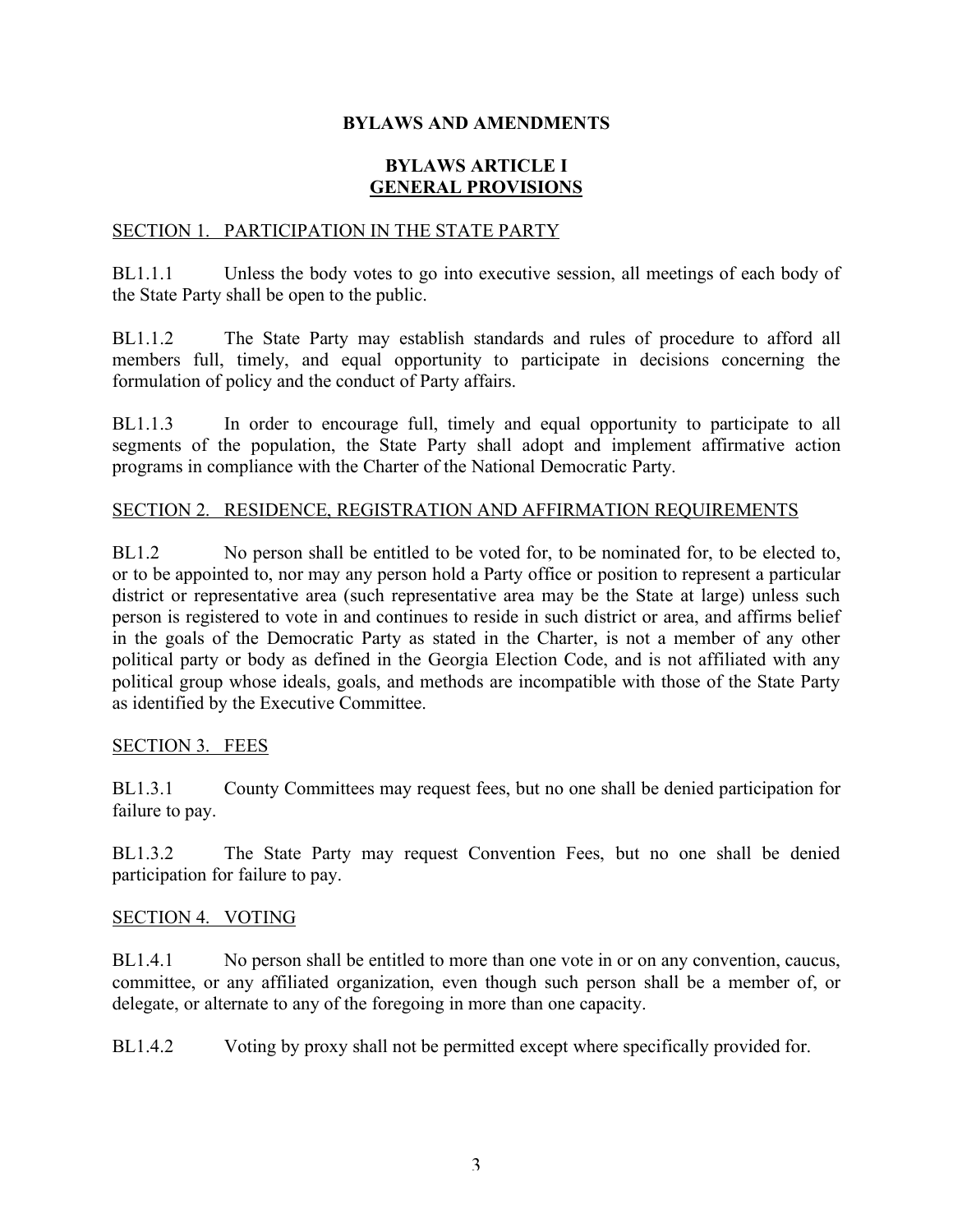BL1.4.3 Secret ballot shall be permissible only when Caucuses elect County Committee Members and State Convention Delegates.

BL1.4.4 The State Party shall not require a delegate or a member to cast a vote contrary to the expressed preference of that delegate or member.

#### SECTION 5. ROBERT'S RULES

BL1.5 Unless otherwise provided for in this Charter or the Bylaws, Robert's Rules of Order as most recently revised shall govern the conduct of all meetings of each body of the State Party, including affiliates.

#### SECTION 6. STATE EXECUTIVE DIRECTOR, EMPLOYEES

BL1.6.1 The State Executive Director shall be appointed by the State Chair with the approval of the Executive Committee and may be dismissed by the State Chair with the approval of the Executive Committee.

BL1.6.2 The Executive Director shall be responsible for administrative affairs of the State Party under the general direction of the State Chair and in accordance with policies and directives of the Executive Committee and the State Committee. The State Chair may delegate to the Executive Director any duties and responsibilities required of the State Chair under this Charter and the Bylaws.

BL1.6.3 The Executive Director shall serve full time and receive compensation as may be determined by the State Chair with the approval of the Executive Committee.

BL1.6.4 The Executive Director shall propose such staff positions as necessary to carry out the functions of the State Party, along with salaries to be paid. Such proposals shall be forwarded to the State Chair for inclusion or modification in the proposed annual budget. Except for temporary office help involving total expenditure of \$2500 or 1ess, all unbudgeted positions or changes in salaries of budgeted positions must be approved by the State Chair and the Executive Committee.

BL1.6.5 The Executive Director shall be responsible for the hiring of qualified staff members for all budgeted and other approved or temporary positions and institute dismissal or other disciplinary actions as necessary against such employees.

BL1.6.6 Appeals from disciplinary actions affecting the Executive Director or employees shall be made to the Executive Committee.

#### SECTION 7. PROHIBITIONS

BL1.7 The State Committee, Executive Committee, County Committees, and Affiliates are explicitly prohibited from supporting a Democratic candidate who has opposition during a primary or Democratic opposition during a special election, nor shall any Party member use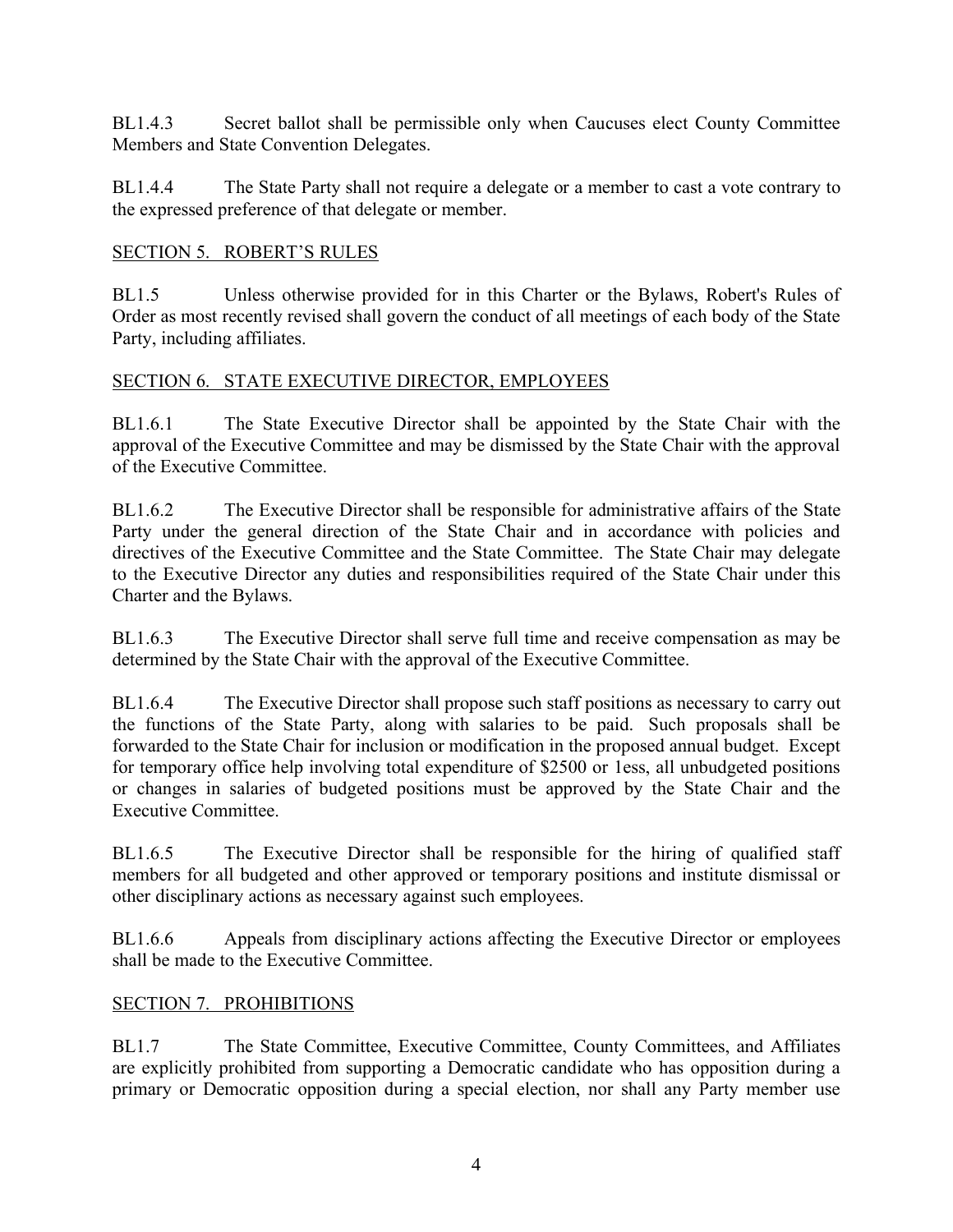his/her office to support an opposed primary candidate or a candidate who has Democratic opposition in a special election. No Party member shall publicly support another candidate other than the Democratic nominee in a General Election; provided, however, nothing herein shall prevent any Party member from making any endorsement in a non-partisan election.

## SECTION 8. CONTRIBUTIONS TO CANDIDATES

BL1.8.1 Any contributions to a candidate for public office shall be accompanied by a cover letter which shall state in substance, "This contribution is made on the express condition that, after election, you remain a member of the Democratic Party. Your acceptance and/or use of this contribution is your personal acknowledgement and contract that should you win election yet at any time prior to the end of your term change parties or leave the Democratic Party, you will repay these amounts and any costs, including attorney's fees, associated with seeking such repayment."

BL1.8.2 The State Party shall seek reimbursement of any contribution, whether real or inkind, made to a candidate who qualifies for office as a Democrat and, after qualification, switches to another party.

# SECTION 9. CANDIDATE QUALIFICATION AND WITHDRAWAL

BL1.9.1 In conducting qualifying for local, state, or federal office as directed by the laws of the State of Georgia, the State Party, or any appropriate County Committee, may refuse, in its discretion, to accept the withdrawal of a candidate who has completed the appropriate qualifying affidavit and submitted the required fee, and/or may delay accepting such withdrawal until after the time for qualifying has closed.

**Added by Amendment April 21, 2006. See BL10.3.1**

#### **BYLAWS ARTICLE II STATE COMMITTEE**

#### SECTION 1. ELECTION OF REGULAR MEMBERS

BL2.1.1 Regular State Committee members shall be elected by County Committees according to the population based formula described in Section 2.1.4 below.

BL2.1.2 At a minimum, there shall be at least one member per County Committee.

BL2.1.3 A person does not have to be a County Committee member to be elected to the State Committee.

BL2.1.4 In determining the number of Regular State Committee Members to be elected in each County, the population of the State according to the latest decennial census shall be divided by 233.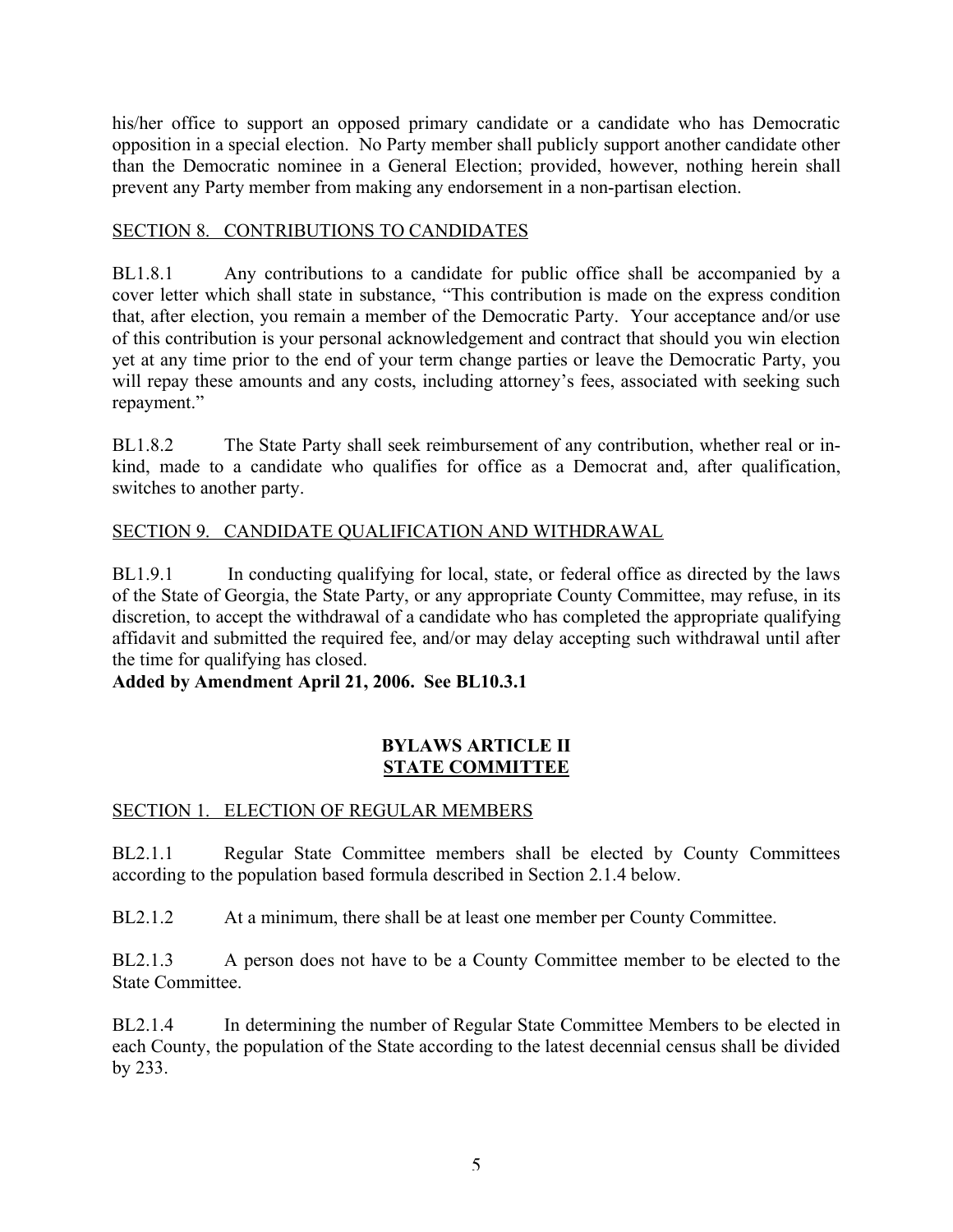BL2.1.5 The State Chair shall notify all County Chairs and Congressional District Chairs of the date by which County Committees must hold elections for State Committee members. That date must be between February 1 and February 28 immediately following the regular gubernatorial election.

#### **Amended July 29, 2006. See BL10.3.4**

BL2.1.6 Either at a regular meeting or at a meeting called specially for this purpose, each County shall elect the number of State Committee members allotted to that County.

BL2.1.7 All persons desiring to be candidates for the State Committee must sign the following affidavit:

County, GA I am a resident and registered voter in County, GA. I hereby make application to be an elected member of the Democratic Party of Georgia State Committee. I believe in the goals of the Democratic Party of Georgia, am not a member of any other political party or body (as defined in the Georgia Election Code), and am not affiliated with any political group whose ideal, goals, and methods are incompatible with that of the Democratic Party of Georgia (as identified by the Executive Committee of the Democratic Party of Georgia).

| Applicant |
|-----------|
| Address   |
| Telephone |
| Email     |

BL2.1.8 The County Committee may allow one short (1 minute) speech on behalf of those seeking to be elected to the State Committee.

BL2.1.9 Each member of the County Committee should vote for the number of State Committee members allotted to that county.

BL2.1.10 County Committees shall ensure that there is racial and gender diversity among the Committee members elected. Counties that elect more than 10 State Committee members shall also insure there is geographical diversity among State Committee members elected. A plan for insuring geographical diversity must be submitted to the County Affairs Committee for approval. Any affected person or county may appeal the decision of the County Affairs Committee to the Executive Committee.

BL2.1.11 The candidate receiving the most votes shall be seated first. The candidate of the opposite gender receiving the most votes shall be seated second. This process will continue until all of the allotted State Committee positions are filled. If there is not a candidate of appropriate gender, that position shall be filled by the candidate with the next highest number of votes.

BL2.1.12 All votes shall be by signed paper ballot, a show of hands, or voice vote.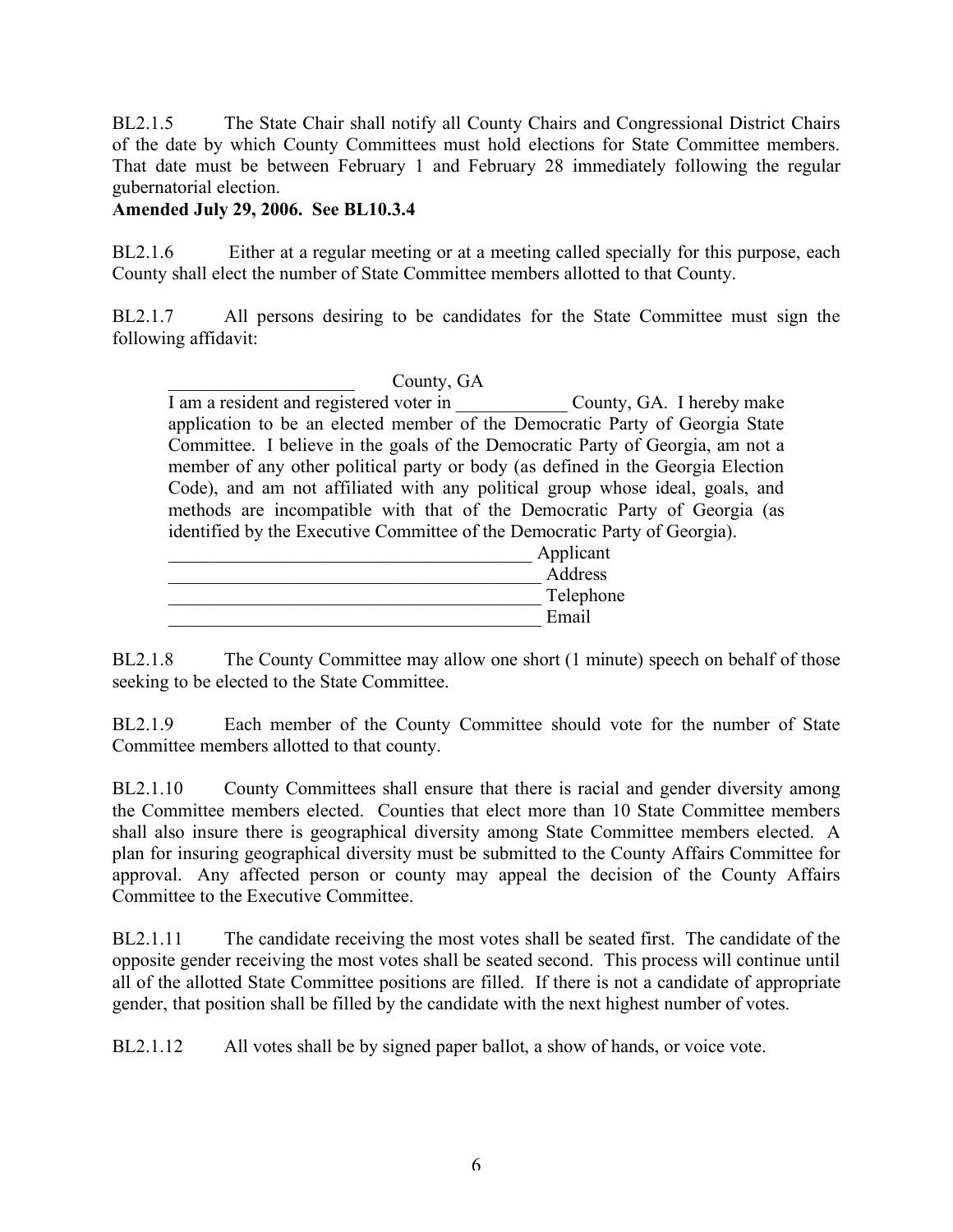BL2.1.13 Within one week of election, the County Chair shall certify to the State Chair the names, addresses, and phone numbers of those persons elected as members of the State Committee and shall file their candidacy affidavits with the Congressional District Chair.

# SECTION 2. MEETINGS

BL2.2.1 The State Committee shall convene for a regular meeting at least once yearly at such times and places designated by the State Chair. The Chair shall give at least 30 days written notice to each State Committee member. Such notice shall include a proposed agenda for such meeting. The notice may be given electronically.

BL2.2.2 A majority of the Executive Committee or twenty percent of State Committee members, upon written notice signed by the requisite number and delivered to the State Chair, may also call for a meeting. Where 20% of the membership of the State Committee or a majority of the Executive Committee calls for a meeting and the State Chair fails within 21 days from the receipt of said notice to call such meeting, the aforementioned 20% or majority who called for such meeting may give notice in writing to State Committee members setting out a proposed agenda and establishing the date, time, and place of such meeting. Such notice must be given at least 30 days prior to the called meeting.

BL2.2.3 Notices to State Committee members may be given electronically where an email address has been given by the member or otherwise by regular mail to the last known address of such member.

# SECTION 3. QUORUM

BL2.3 A quorum for a meeting of the State Committee shall be 20% of the Regular membership except as otherwise provided in the Charter or Bylaws.

#### SECTION 4. COMMITTEES

BL2.4.1 The members of all committees and caucuses, including Chairs, need not be Members of the State Committee.

#### **Amended December 15, 2009. See BL10.3.7**

BL2.4.2 Unless provided differently in the Charter or these Bylaws, the State Chair shall appoint all committee members and all committee chairs.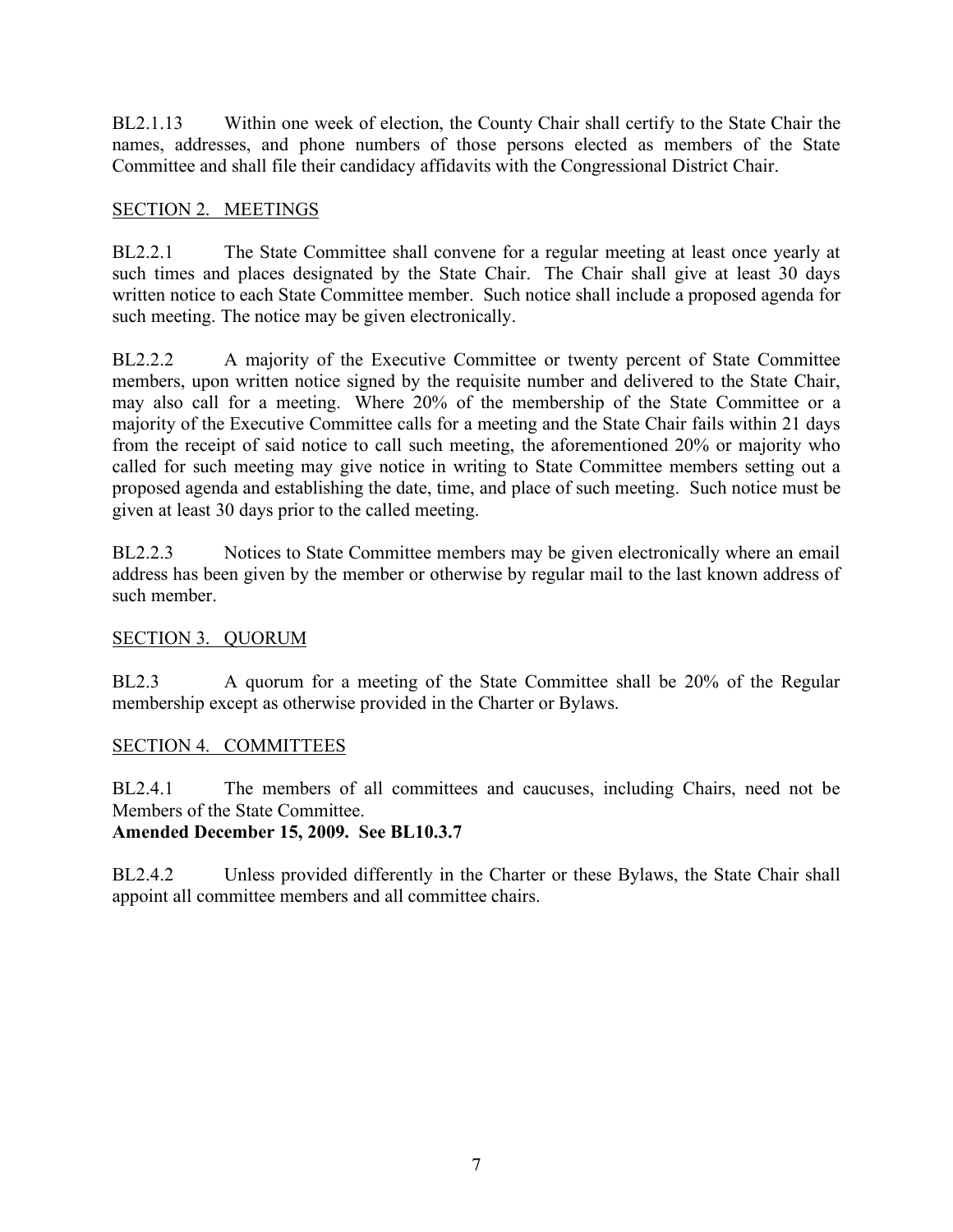BL2.4.3 There shall be the following Standing Committees:

Affirmative Action Committee State Finance Committee Unified Campaign Sub-Committee Compliance Review Committee Affiliate Organizations Committee Charter and Bylaws Committee County Affairs Committee Rules Committee Strategic Planning Committee Constituent Advisory Committee

BL2.4.4 The **Affirmative Action Committee** shall function in compliance with National Democratic Party guidelines. Congressional District Chairs shall serve as ex-officio members.

BL2.4.5 The **State Finance Committee** shall have general responsibility for the financial support of the State Party. The State Finance Committee shall raise funds to support the State Party and shall advise and assist County Committees and Democratic nominees in securing funds for their purposes.

BL2.4.6 The members of this committee need not be State Committee Members. The State Treasurer shall serve ex-officio.

BL2.4.7 The State Finance Committee shall produce and submit to the State Committee no later than January 31 of each year a written financial report, containing a detailed record of all its revenues and expenses during the previous calendar year. A copy of this shall be available for review by every member of the State Committee.

BL2.4.8 The **Unified Campaign Sub-Committee of the State Finance Committee** (UCC) shall have authority for raising and disbursing financial support for the benefit of the nominees of the State Party in the General Election, as determined by its Steering Committee.

BL2.4.9 Members need not be members of the State Committee.

BL2.4.10 The authority of the UCC shall be vested in its Steering Committee which shall be composed of the State Chair; the State Constitutional Officer Nominees (or their designees); the Finance Committee Chair; a member of the Democratic Congressional Delegation, elected by that delegation; the Chair of the State House Democratic Caucus; the Chair of the State Senate Democratic Caucus; and three (3) members of the State Committee elected by the State Executive Committee.

BL2.4.11 The **Compliance Review Committee** shall ensure compliance with the State Party Charter and Bylaws through inquiry, review, and recommendation of remedy.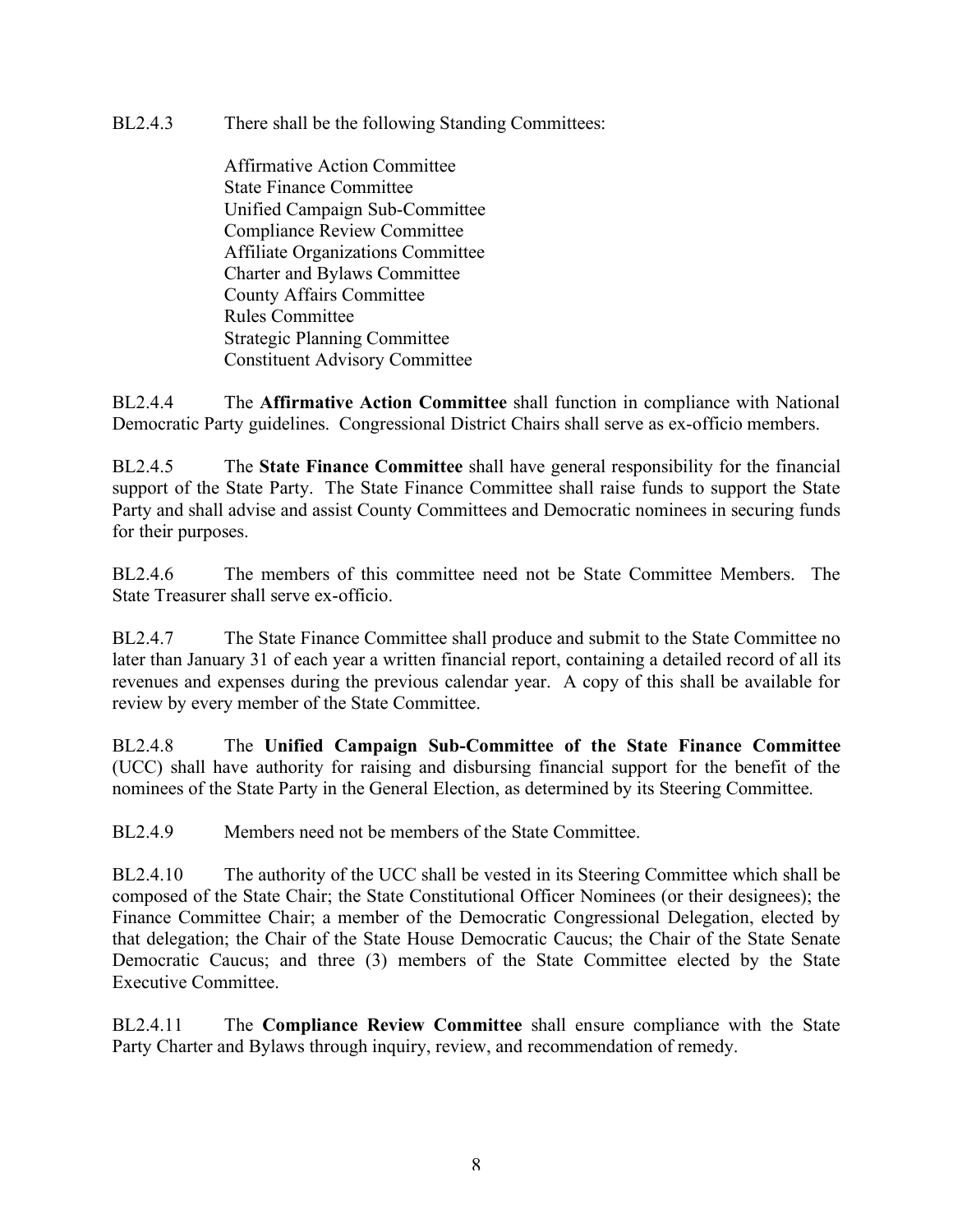BL2.4.12 The membership of the Compliance Review Committee shall consist of the Chairs of the State Affirmative Action Committee, Charter and Bylaws Committee, County Affairs Committee, the President of the Georgia Association of Democratic County Chairs, and three members of the State Committee appointed by the State Chair.

BL2.4.13 The Compliance Review Committee shall from time to time establish its methods of operations, as long as such methods allow notice and an opportunity to be heard.

BL2.4.14 The State Chair shall name from among the members the Chair of the Compliance Review Committee.

BL2.4.15 The **Affiliate Organizations Committee** shall review the rules and activities of State Party Affiliates and provide for direct communication between such affiliates and the State Committee.

BL2.4.16 The **Charter and Bylaws Committee** shall review the structure and procedures of the State Party and recommend any additions or changes to assure its effective operation, in compliance with the governing rules of the National Party.

BL2.4.17 The **County Affairs Committee** shall be composed of at least two members from each Congressional District, and shall assure coordination of County Committee and State Party activities, provide information about and assist in the implementation of State Party Charter and Bylaws standards, audit the status of County Committee organizations and activities, and provide recommendations and mechanisms for counties failing to organize in a manner consistent with State Party standards.

BL2.4.18 The **Rules Committee** shall be composed of at least one member from each Congressional District, the Party Parliamentarian, and such additional members as the State Chair shall appoint. The Rules Committee shall consider proposed resolutions and special rules for the conduct of State Committee meetings.

BL2.4.19 The **Strategic Planning Committee** shall before January 31 of each year formulate and submit to the Executive Committee a strategic plan for the Party for the next two election cycles. The Strategic Plan shall contain funding, grass-roots structure, and implementation plans to accomplish the strategic goals of the Party.

BL2.4.20 The **Constituent Advisory Committee** shall report to the Constituency Group Vice-Chair, be made up of each Chair of a duly organized Caucus, have such additional members as designated by the Constituency Group Vice-Chair and provide advice to such Vice-Chair regarding constituency group matters.

BL2.4.21 The State Chair may establish such other Committees as the Chair or the State Committee deems necessary.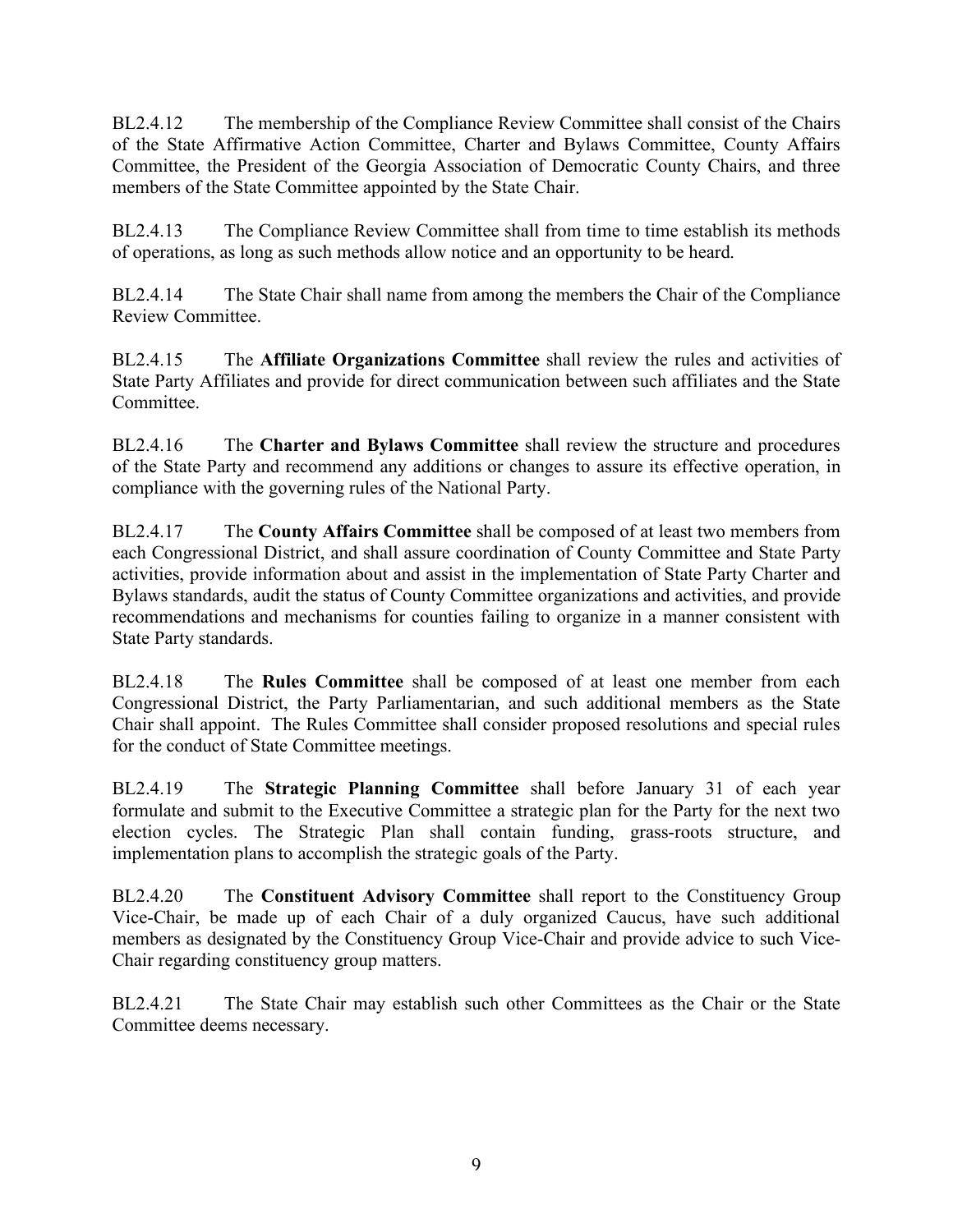#### SECTION 5. STATE ADVISORY CAUCUSES

BL2.5.1 Caucuses for constituent groups may be formed upon the request of twenty-five (25) members of the State Committee and a vote of two-thirds of the State Committee, provided there is a fifty percent quorum.

BL2.5.2 The members of all committees and caucuses, including Chairs, need not be Members of the State Committee.

#### **Amended December 15, 2009. See BL10.3.7**

BL2.5.3 Each Caucus shall elect a Chair, a Vice-Chair, and a Secretary at the first meeting of the State Committee after its formation. Only members of the Caucus may vote or run for a Caucus office. The term of office shall be four years.

BL2.5.4 The Chair of each Caucus shall serve on the Constituent Advisory Committee.

#### SECTION 6. ELECTION OF NATIONAL COMMITTEE MEMBERS

BL2.6 Consistent with the Charter, Bylaws, and Rules of the Democratic National Committee, and pursuant to the procedures of Article VIII, Section 1 of these Bylaws, the members of the State Committee shall elect the State's allotted members of the Democratic National Committee.

#### SECTION 7. VACANCIES

BL2.7.1 Unless provided differently in these Bylaws, a vacancy in any position shall be filled by a special election by the body that selected the original position holder.

BL2.7.2 In case of a State Committee office or National Committeeman, such special election shall be called within 10 days of the vacancy and such notice shall specify an election date no less than 60 and no more than 70 days from the date of the notice. Any person desiring to fill the vacancy must file a notice of candidacy with the State Chair no later than 30 days before the election date. Such special election shall be called by the State Chair for a State Party office or a Congressional District Chair vacancy, and by the appropriate County Chair for a State Committee member vacancy.

BL2.7.3 If there is no Vice-Chair to fill a Chair vacancy, the State Chair may appoint an interim Chair to fill such vacancy until such special election can be held.

BL2.7.4 A vacancy in an appointed position shall be filled by the office that appointed the position holder.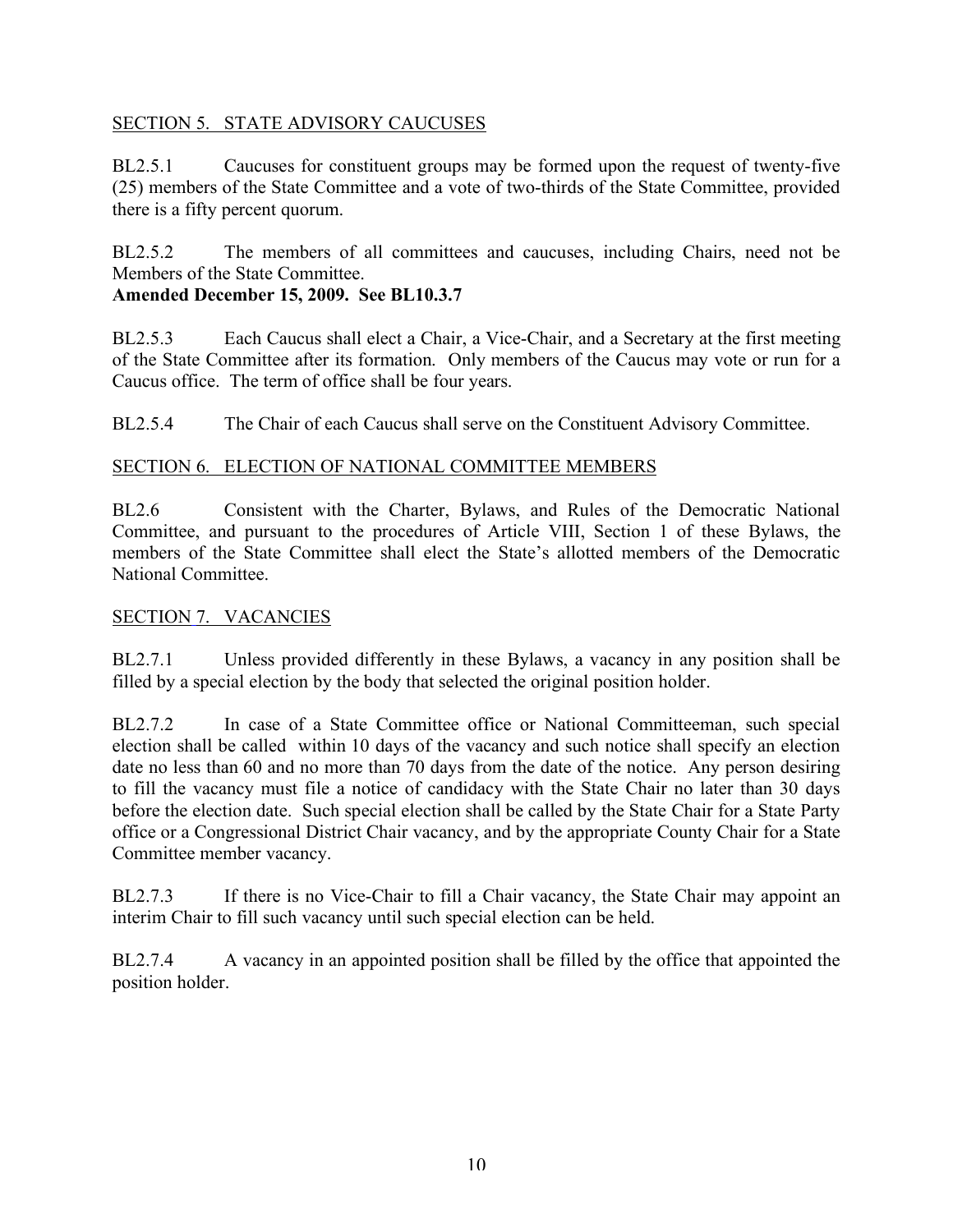#### SECTION 8. REMOVAL

BL2.8.1 Officers or members may be removed for cause by a 2/3 vote of the State Committee, provided there is a fifty percent quorum.

BL2.8.2 Cause may include:

The endorsement of, support of, or contribution to a candidate of another party. Failure to perform the designated duties of office. Conduct or circumstances which reflect discredit or disrepute upon the Party. Public disclaimer of Party affiliation. Intentional misrepresentation of positions or policies of the Party. Conviction of a crime involving moral turpitude or which otherwise reflects discredit or disrepute upon the Party. Any violation of these bylaws.

BL2.8.3 The person to be removed shall have the right to written notice, at least 10 days before a hearing on said charges before the full State Committee, of the reasons for removal and the names of all persons who will testify in support of the charges against him/her.

BL2.8.4 The person to be removed shall have the right to counsel and to present all witnesses, documents and arguments in support of his position.

#### **BYLAWS ARTICLE III STATE CONVENTION**

#### SECTION 1. DELEGATE ELECTION METHOD

BL3.1.1 One-half of the delegates and one-half of the alternates selected pursuant to Charter, Article III, Section 3.4 shall be elected by the appropriate County Committee. If there are an odd number of alternates, the County Committee shall elect the additional alternate. **Amended April 21, 2006. See BL10.3.2**

BL3.1.2 One-half of the delegates and one-half of the alternates selected pursuant to Charter, Article III, Section 3.4 shall be elected by a county caucus. See BL3.1.1 regarding an odd number of alternates.

#### **Amended April 21, 2006. See BL10.3.2**

BL3.1.3 The State Chair shall notify all County Chairs and Congressional District Chairs of the date by which to elect State Convention delegates. That date shall be after the Democratic Primary and before the General Election.

BL3.1.4 Provided that the following conditions are met, each County shall select the best method for holding a caucus for the public at large to elect the remaining one-half of that County's delegates.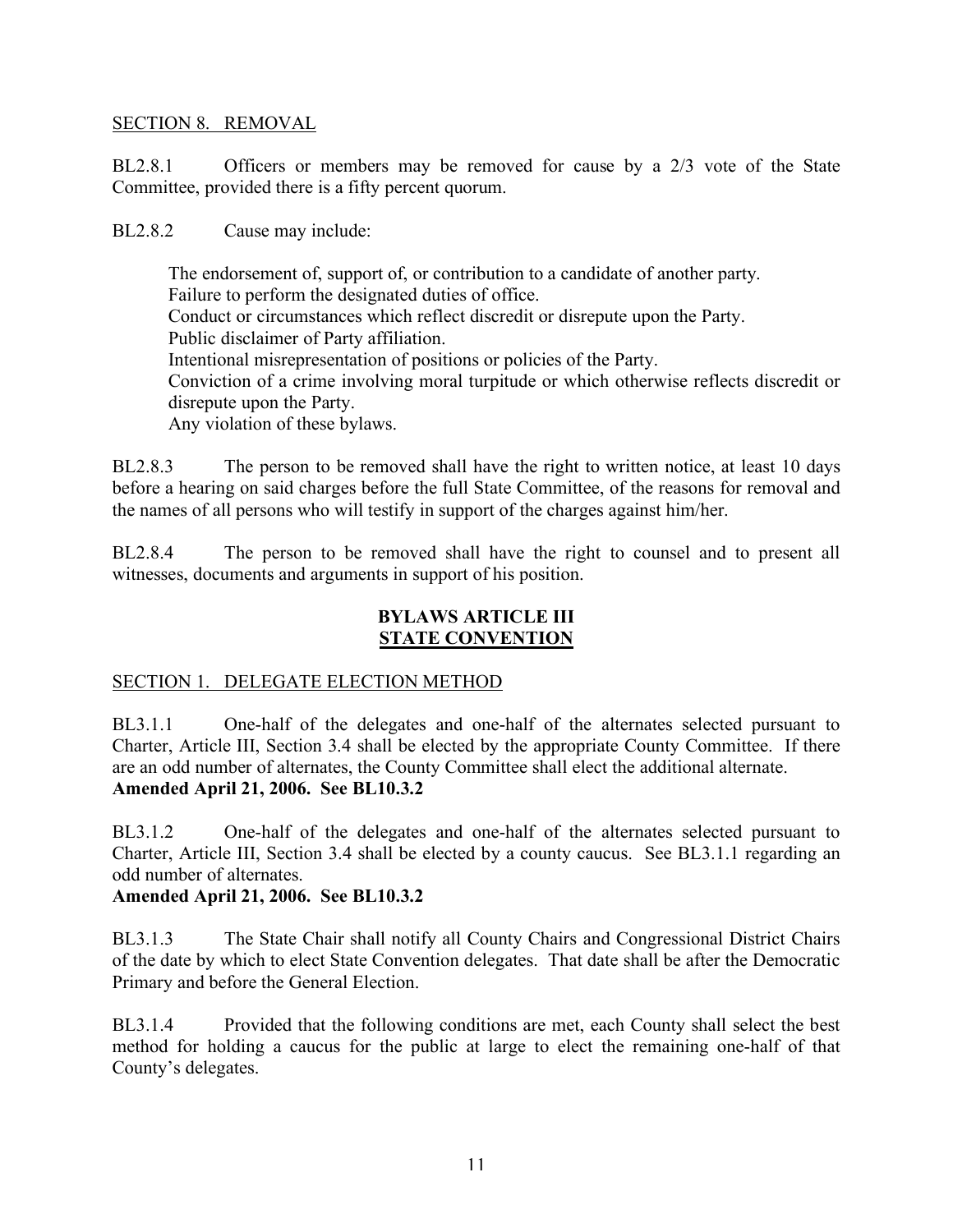BL3.1.5 County Committee elected delegates and alternates must be elected prior to the County Caucus elections of delegates and alternates.

BL3.1.6 The County Chair shall appoint a caucus chair to run the caucus.

BL3.1.7 Such caucuses shall be scheduled for public places which would be the most likely to encourage the participation of all Democrats, and the caucus must begin and end at reasonable hours.

BL3.1.8 The local caucus shall be publicized widely so as to encourage the participation of all Georgia Democrats.

BL3.1.9 The Executive Director of the State Democratic Party shall, well in advance of the local caucuses, undertake, through mass mailings to sustaining members of the Democratic Party of Georgia and through dissemination of such information to youth, women's' and minority organizations affiliated with or supportive of the Democratic Party of Georgia, a comprehensive publicity campaign to inform the public of the purpose of the Convention, the mechanics of the election process, who is eligible to participate in the process and become a delegate to the Convention, and where to obtain providing complete information on how to become a delegate to the Convention. Such information shall also be posted on the State Democratic Party website.

BL3.1.10 Additional public notice shall be given by the County Democratic Committee at least ten, but not more than twenty-five days before, the date of the local caucus, giving the date, time, and place for the convening of the caucus, and the purposes for which the caucus shall be held. Such notices shall be posted at the County Courthouse in each county, and the County Democratic Committee shall give such other notice as it deems appropriate to publicize the conventions most effectively in that County.

BL3.1.11 A candidate for delegate or alternate, whether elected by Caucus or Committee, and anyone wishing to vote in the Caucus must be a registered voter in and a resident of the County holding the election.

BL3.1.12 Candidates for delegate and alternate do not have to be a member of the County **Committee** 

BL3.1.13 All persons desiring to be delegates or alternates to the State Convention shall give notice in writing no later than the close of nominations for delegate election. Such notice shall be given to the Caucus Chair and meet the requirements of Section BL3.1.14 below.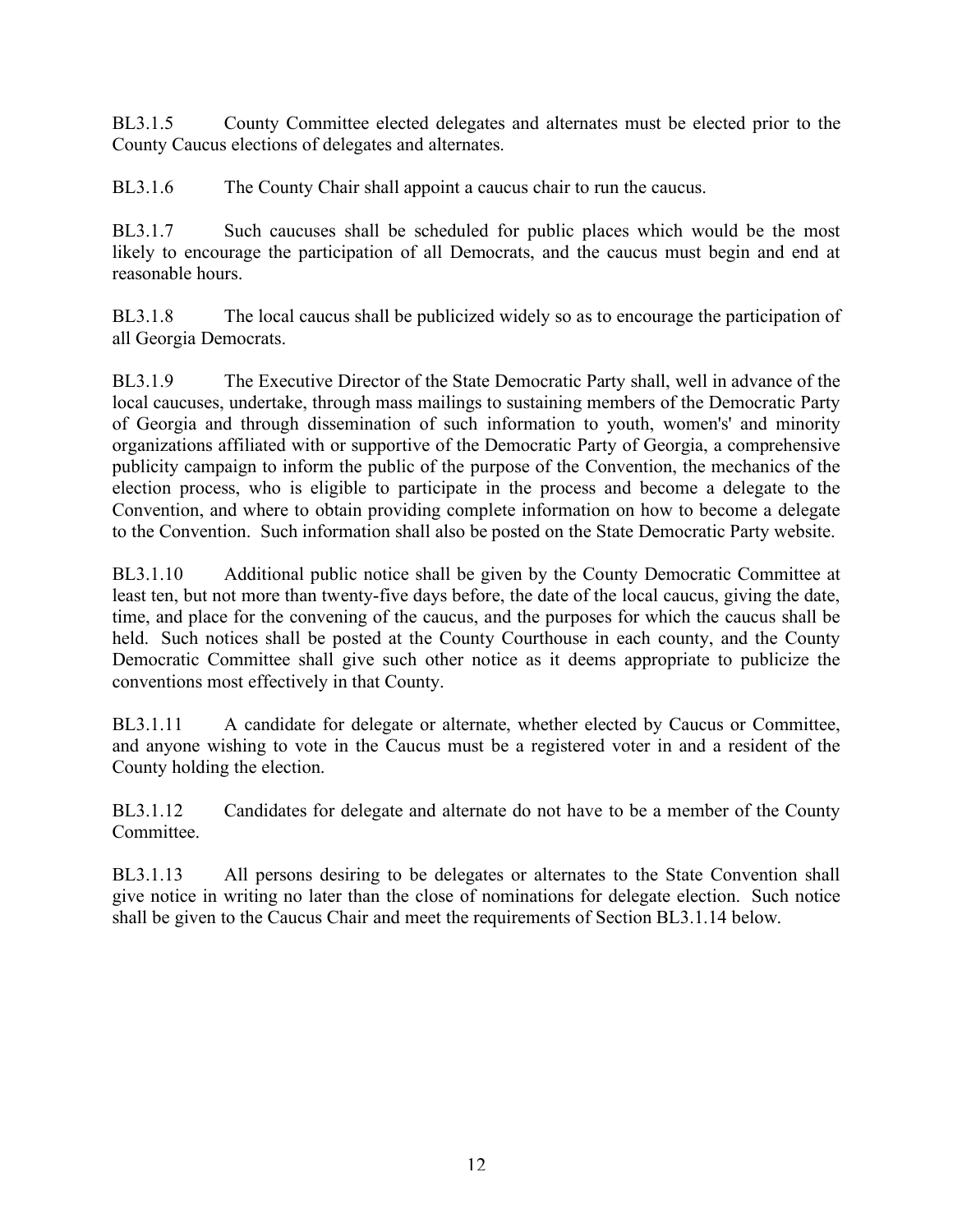BL3.1.14 Any registered voter of the County in which the local caucus is held may be a member of that caucus and may be a candidate for delegate, provided each person executes the following affidavit:

County, GA I am a resident and registered voter in \_\_\_\_\_\_\_\_\_\_\_\_ County, GA. I hereby make application to be an elected delegate and/or an elector of a delegate to the Democratic Party of Georgia State Convention. I believe in the goals of the Democratic Party of Georgia, am not a member of any other political party or body (as defined in the Georgia Election Code), and am not affiliated with any political group whose ideal, goals, and methods are incompatible with that of the Democratic Party of Georgia (as identified by the Executive Committee of the Democratic Party of Georgia).

Applicant \_\_\_\_\_\_\_\_\_\_\_\_\_\_\_\_\_\_\_\_\_\_\_\_\_\_\_\_\_\_\_\_\_\_\_\_\_\_\_\_ Address

BL3.1.15 All persons who sign such affidavits shall be entitled to vote at the caucus held in their County.

BL3.1.16 One short (one minute) speech may be made in behalf of those seeking to be delegates or alternates to the State Convention.

BL3.1.17 Each voter shall cast votes for up to the number of delegates to be elected.

BL3.1.18 The candidate receiving the most votes shall be seated first. The candidate of the opposite gender with the most votes shall be seated second. This process shall continue until all delegate and alternate positions have been filled. If there is not a candidate of appropriate gender, that position shall be filled by the candidate with next highest number of votes. If there are no remaining candidates for positions, those positions shall be left vacant and filled in accordance with section 3.1.21 below. This process shall be followed by both the County Committees and the County Caucuses.

BL3.1.19 All Caucus votes shall be by secret ballot.

BL3.1.20 All Committee votes shall be by signed paper ballot, a show of hands, or voice vote.

BL3.1.21 Either at a specially called meeting or at the next regular meeting after the County Caucus, each County Committee may elect any remaining number of that County's delegates and alternates, if there are still vacancies.If any vacancies exist ten (10) days prior to the State Convention, the County Chair may appoint delegates, so long as such delegates live in the County with the vacancy.

BL3.1.22 Within one week of the County Caucus election or the meeting pursuant to 3.1.21 above, whichever is later, the County Chair shall certify to the State Chair the names, addresses,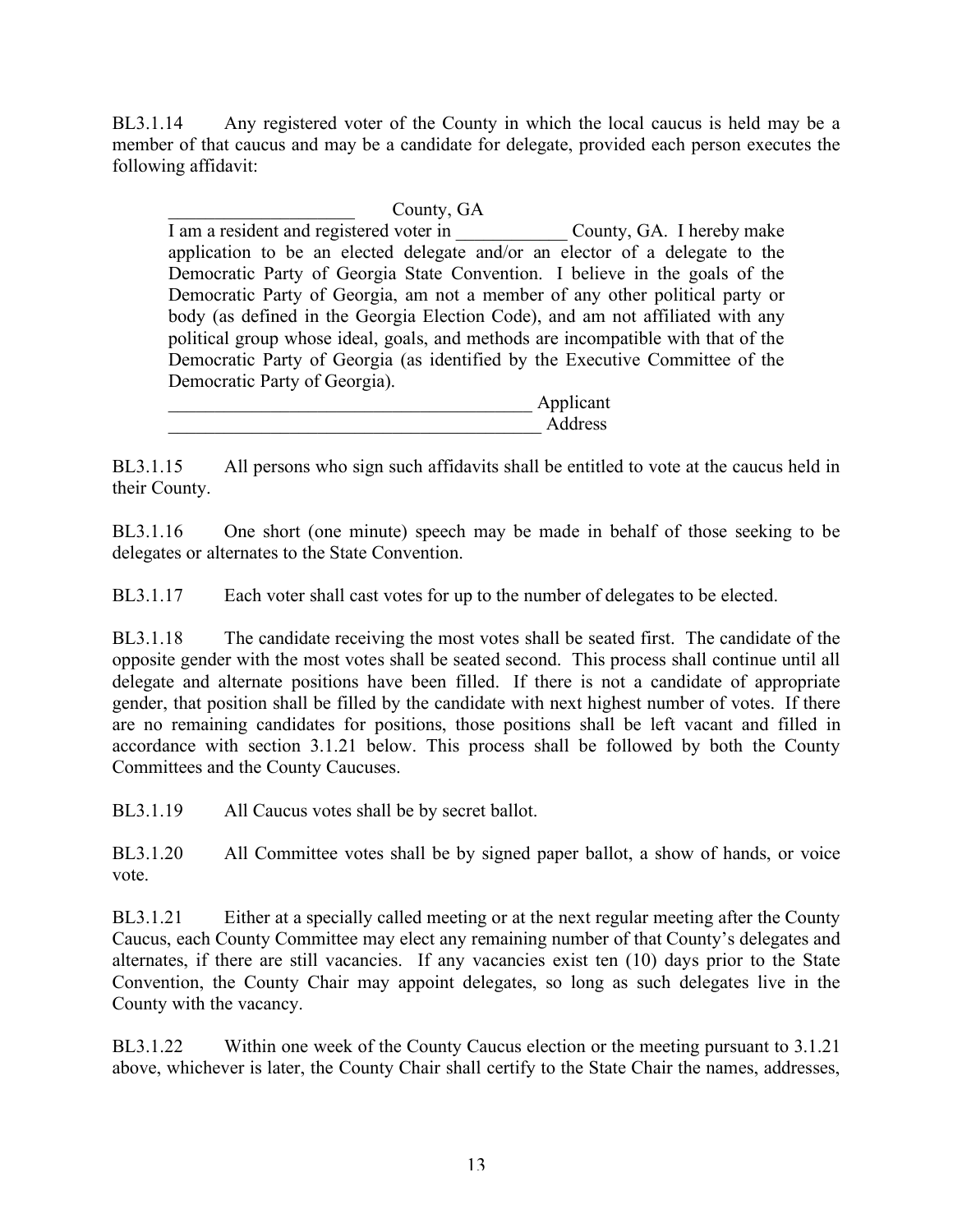phone numbers, and email addresses of those persons elected as delegates and alternates to the State Convention and shall file their candidacy affidavits with the Congressional District Chair.

BL3.1.23 In the event there is no County Committee properly formed and recognized by the State Committee, the Congressional District Chair for that County shall perform the requirements of and have the power of the County Chair with respect to such County.

#### SECTION 2. RULES FOR CONVENTION PROCEDURE

BL3.2.1 The term "delegates" shall mean all delegates set forth in Article 3, Section 3 of the Charter.

BL3.2.2 The term "elected delegates" or "delegates elected to the convention" means those delegates elected by County Committees and Caucuses.

BL3.2.3 The term "Chair" shall mean such person who shall be acting as the presiding officer of the State Convention from time to time.

BL3.2.4 The Chair shall not be entitled to speak to any matter, but may vote if a delegate to the State Convention. The Chair may, however, vacate his/her position and appoint another person to serve as presiding officer of the State Convention, and take the floor and speak on any matter, provided that the person who was in the Chair may not then resume the Chair until the completion of the matter on which the Chair has spoken.

BL3.2.5 The Chair may from time to time, at its discretion, appoint other persons to serve as presiding officer, but may resume the Chair as desired from time to time.

BL3.2.6 The Chair may appoint a Parliamentarian or Parliamentarians for the purpose of interpreting the Charter, the Bylaws, and any Rules of the Convention. However, all rulings as to interpretation shall be made by the Chair, and the Chair shall not be bound to comply with the advice of the Parliamentarian.

BL3.2.7 A majority of the delegates entitled to vote at the State Convention shall constitute a quorum for all purposes at the State Convention. When a quorum is once declared to organize a meeting of the State Convention, a quorum shall be conclusively presumed for all subsequent business until adjournment of the Convention.

BL3.2.8 Actions of the State Convention shall require a majority vote of those present and voting, unless the vote of a greater number is required by the Charter or Bylaws.

BL3.2.9 Voting shall be by voice vote, or, at the discretion of the Chair or the demand of any delegate shall be by standing vote (but in the latter case, the Chair shall not count the members but shall make only a visual comparison of the delegate standing for or against a proposition.) A roll call vote shall be conducted if the Chair is in doubt as to the vote or upon the demand of either (i) twenty percent of the delegates of the Convention present at the time (such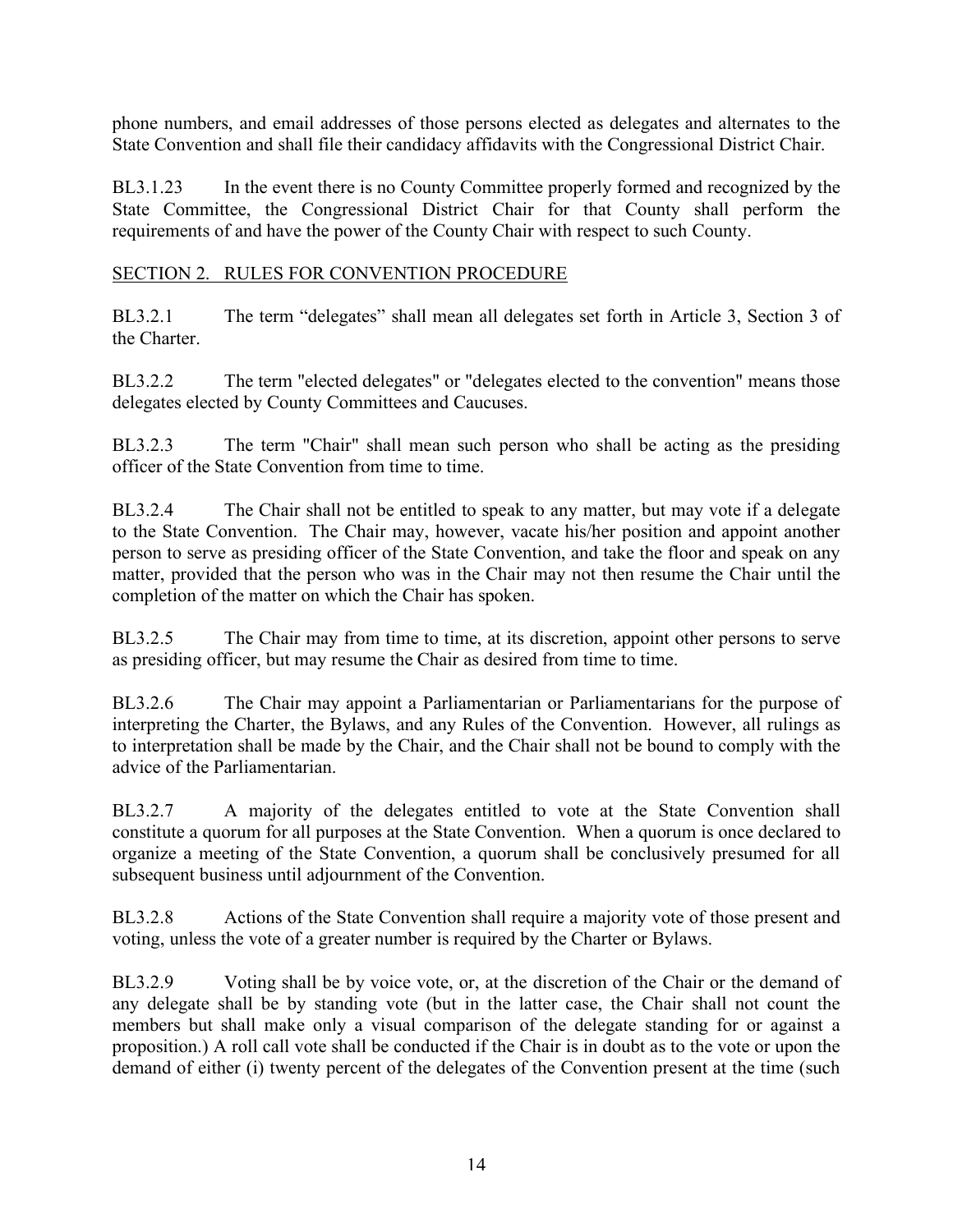percentage to be determined at the discretion of the Chair); or (ii) a majority of the Congressional District Chairs.

BL3.2.10 When a question has been put, the vote thereon may not be interrupted for any purpose other than demand for a roll call vote or a point of order directed to the conduct of the vote.

BL3.2.11 Only those persons who are duly certified delegates to the State Convention (or duly certified alternates in their absence) may vote on any issue before the Convention and/or be recognized to speak on questions before the Convention.

BL3.2.12 Delegates and alternates shall be seated on the floor in designated areas according to their respective Counties. Access to the floor shall be restricted to delegates, alternates, and persons bearing credentials under the authority of the State Convention.

BL3.2.13 Adoption of the rules and agenda shall be the first order of business.

BL3.2.14 Immediately after the State Convention has been convened, delegates from each County shall caucus and select a Chair who, should a roll call vote be required, shall poll the members of his/her delegation and report to the Convention Chair the number of ayes and nays on said proposition under consideration.

BL3.2.15 At least ten days before the Convention date, delegates to the State Convention shall be provided with the proposed agenda, rules of the Convention, delegate seating plan, and accommodations availability by the State Party Office.

BL3.2.16 All proposed resolutions for consideration by the State Convention shall be submitted in writing to the Resolutions Committee and shall be signed by at least one delegate to the State Convention. Resolutions received by the State Party Office at least five days prior to the meeting of the State Convention shall require only one such signature. Resolutions received later than five days prior to such meeting shall require the signature from at least one delegate from each of the Congressional Districts. Rules of the State Convention shall designate the time at which all resolutions to be considered by the Convention must be received.

#### SECTION 3. STANDING CONVENTION COMMITTEES

BL3.3.1 Prior to the State Convention, the following Committees shall be appointed by the State Chair from among Convention delegates. In making these appointments, the State Chair shall seek recommendations from Congressional District Chairs.

BL3.3.2 The Rules Committee shall be composed of the members of Rules Committee of the State Committee, plus one additional member from each Congressional District and shall formulate rules and an agenda for the conduct of convention business.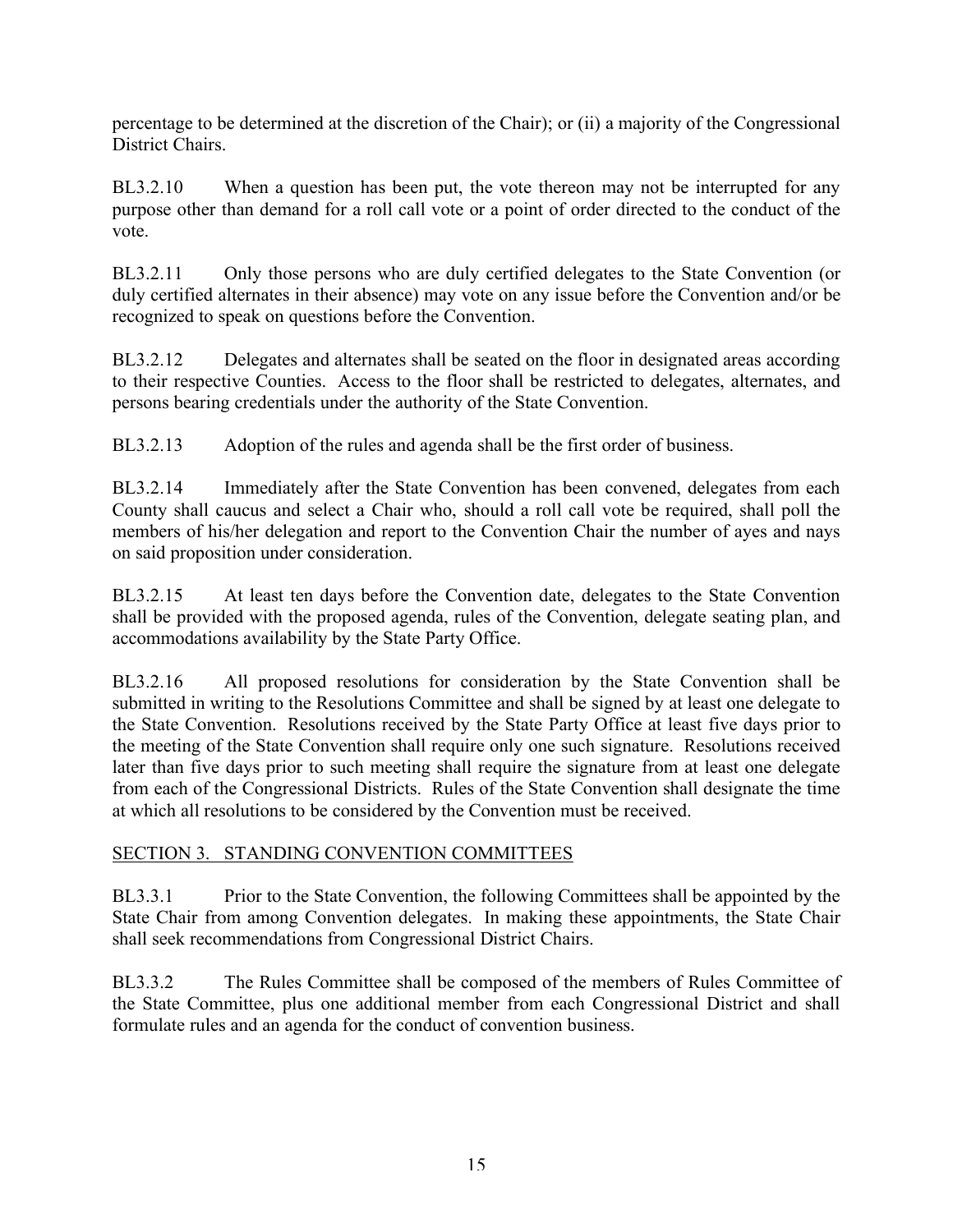BL3.3.3 The Platform Committee shall be composed of at least three members from each Congressional District and shall formulate platform resolutions for consideration by the State **Convention** 

BL3.3.4 The Credentials Committee shall be composed of at least two members from each Congressional District and shall establish credentials criteria and arbitrate credentials disputes prior to the State Convention.

BL3.3.5 The Resolutions Committee shall be composed of at least three members from each Congressional District and shall receive and recommend resolutions to the State Convention for consideration.

BL3.3.6 Reports of Convention Committees shall be as specified in the call for the State **Convention** 

BL3.3.7 Minority reports from any Convention Committee shall be considered by the Convention if supported by a petition signed by 20% of the Committee membership.

#### **BYLAWS ARTICLE IV STATE PARTY OFFICERS**

# SECTION 1. DUTIES OF STATE OFFICERS

#### **Chair**

BL4.1.1 The Chair shall have over-all responsibility for the State Party affairs and shall be the official spokesperson for the Party subject to the provisions of the Charter and these Bylaws and to such directives as may be given from time to time by the State Committee and the Executive Committee.

BL4.1.2 The Chair shall be responsible for maintaining the records of office, including lists of Party officers, members, and contributors, reports and official documents, and at the expiration of the term shall turn these Party records over to the succeeding Chair. The Chair shall have the specific responsibility to formulate each year, with the Strategic Plan Committee, a Strategic Plan for the Party for that year through the next two election cycles and to present that plan for approval by the Executive Committee and the State Committee.

BL4.1.3 In addition to appointments specified elsewhere in the Charter and Bylaws, the Chair may appoint:

Special Committees Parliamentarian Legal Counsel Web Master

With concurrence of the Executive Committee, the Chair may create other positions as the Chair deems appropriate.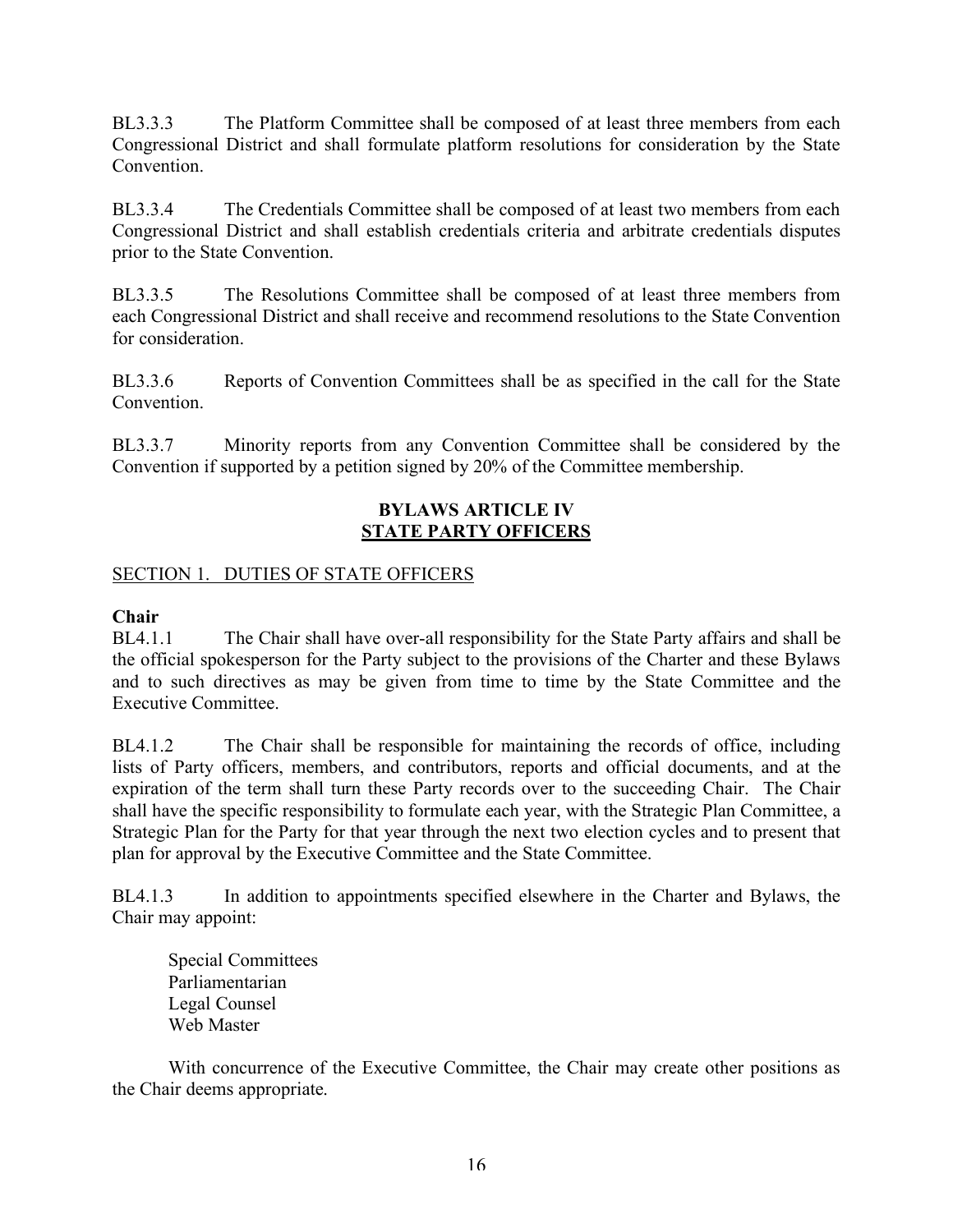BL4.1.4 All persons appointed by the State Chair shall serve at the pleasure of the State Chair.

## **Vice-Chairs**

BL4.1.5 There shall be four Vice-Chairs of the Party, one of whom will be the First Vice-Chair. The other Vice-Chairs shall be designated by their responsibilities.

BL4.1.6 The **First Vice-Chair** shall preside at meetings of the State Committee in the absence of the Chair and shall perform such other duties as may be delegated by the Chair. The First Vice-Chair shall be an ex-officio member of all committees of the State Committee. In the event of a vacancy in the office of Chair, the First Vice-Chair shall become Acting Chair and shall have the authority, powers and duties of the Chair. The First Vice-Chair shall, with the Treasurer, interact with the activities of the Finance Committee to assure the Party has the resources to meet its Strategic Plan.

BL4.1.7 The **Congressional District/County Liaison Vice-Chair** shall be the primary point of contact for all Congressional District and County Chairs. Such Vice-Chair shall hold a meeting with the Executive Director and the Congressional District Chairs and County Chairs at least twice annually. Such Vice-Chair shall be an ex-officio member of the County Affairs Committee to assure its goals are achieved by the Party. Such Vice-Chair shall perform such other duties as may be delegated by the State Chair.

BL4.1.8 The **Constituency Group Vice-Chair** shall be the primary contact for constituency groups. Such Vice-Chair shall create and maintain relationships with the constituency facets of the Democratic Party of Georgia. These contacts shall include, but not be limited to: Minority (African-American, Latino, et al.), Women, GLBT, Labor, and Environment. Such Vice-Chair shall interact with the State Committee Caucuses to assure their concerns are recognized by the State Committee. Such Vice-Chair shall perform other such duties as may be delegated the State Chair. The Constituency Group Vice-Chair shall be an exofficio member of the Affirmative Action Committee and of the Affiliates Organization **Committee** 

BL4.1.9 The **Candidate Recruitment Vice-Chair** shall have primary responsibility for creation and implementation of candidate recruitment plans. Such Vice-Chair shall perform such other duties as may be delegated by the State Chair.

# **Secretary**

BL4.1.10 The Secretary shall keep and distribute all official minutes of the State Convention, the State Committee, and the Executive Committee. The Secretary shall distribute the minutes of the Convention and the State Committee meetings to State Committee members within thirty (30) days of the appropriate meeting. The Secretary shall mail minutes of the Executive Committee meetings to all members of the State Committee as soon as possible, but not later than fourteen (14) days after the meeting. Minutes of the State Convention shall be made available to convention delegates.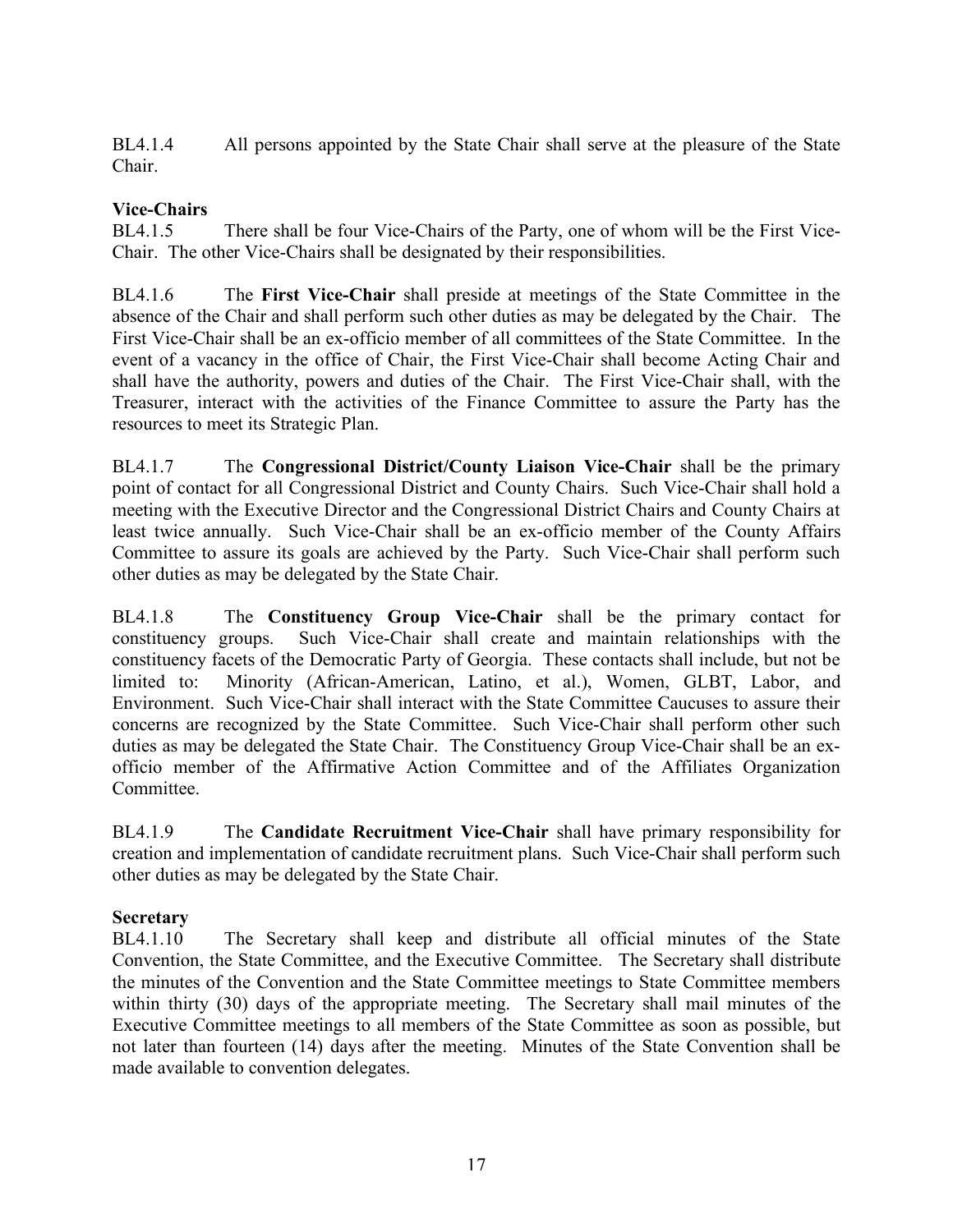BL4.1.11 The Secretary shall ensure that accurate records of official State Party activities are maintained.

BL4.1.12 The Secretary shall certify all delegates to the State Convention, all members of the State Committee, and all members of the Executive Committee, as well as issuing certificate of election to all newly elected officers of the State Party.

BL4.1.13 When required, the Secretary shall attest the signature of the Chair on State Party documents. Such attestation shall be conclusive evidence as to the official action of the State Party.

BL4.1.14 The Secretary shall be an ex-officio member of the Charter and Bylaws Committee, of the Rules Committee, and of the Compliance Review Committee.

#### **Treasurer**

BL4.1.15 The Treasurer shall serve as custodian of State Party funds and moneys, serve as a member of the State Finance Council and maintain financial records subject to audit and review by the State Committee.

BL4.1.16 The Treasurer shall provide semiannually, to State Committee members, a financial report to be in such form and contain such information as the State Committee shall determine from time to time.

BL4.1.17 The Treasurer shall be an ex-officio member of the Finance Committee

#### SECTION 2. ELECTION OF STATE OFFICERS

**Historical Note: Article IV, Section 2 was originally Article III, Section 4 of the revised Bylaws approved May 22, 2004. By Amendment July 29, 2006 Article III, Section 4 was moved to this Article IV, Section 2.**

BL4.2.1 Election of State Officers shall be by roll call vote unless no more than one person is nominated for a State Office. Only State Committee Members may vote for State Officers.

BL4.2.2 State Officers shall be elected ad seriatim and in the following order: State Chair, First Vice-Chair, Congressional District/County Liaison Vice-Chair, Constituency Group Vice-Chair, Candidate Recruitment Vice-Chair, State Secretary, State Treasurer.

BL4.2.3 Those persons interested in running for a State Officer position shall file an "intent to run" statement with the State Party office no later than ten days before the State Committee meeting. A non-State Committee Member wishing to run for any office must submit such "intent to run" with the endorsement of no less than thirty State Committee Members and submit such no later than ten days before the State Committee meeting.

BL4.2.4 A brief (3-4 minute) nominating speech may be made for each candidate. A (1 minute) seconding speech may also be made. The nominees may then address the State Committee for no more than 5 minutes.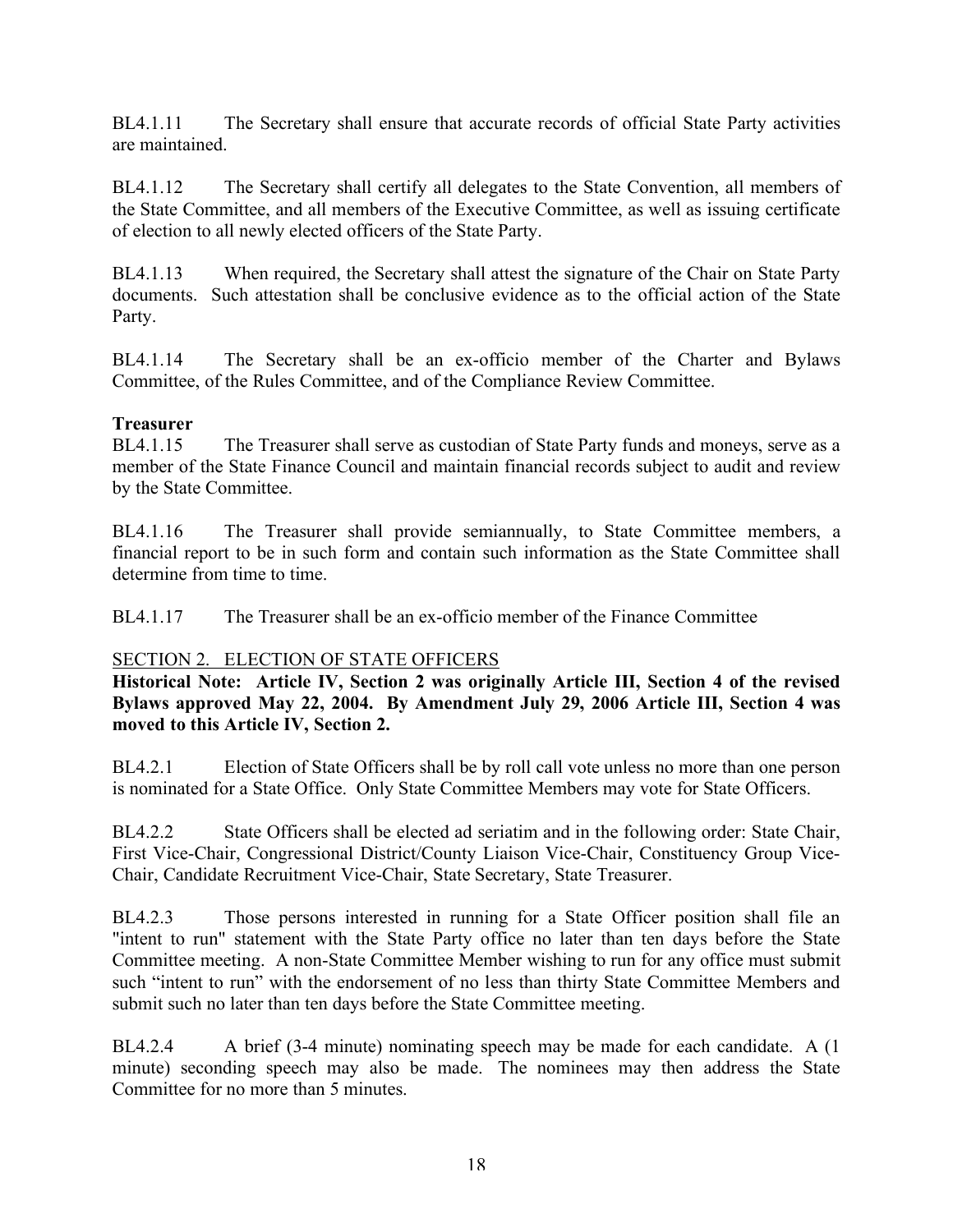BL4.2.5 Balloting will proceed by ballots prepared by the Executive Director and the Executive Director shall ensure only State Committee Members vote for State Officers.

#### SECTION 3. REMOVAL

BL4.3 Officers are subject to removal pursuant to Article II, Section 8 of these Bylaws. **Added by Amendment July 29, 2006. See BL10.3.5.**

#### **BYLAWS ARTICLE V CONGRESSIONAL DISTRICT CHAIRS**

#### SECTION 1. ELECTION

#### **Historical Note: BL5.1.1 was originally BL3.5 (Article III, Section 5) of the revised Bylaws approved May 22, 2004. By Amendment July 29, 2006 BL3.5 was moved to this BL5.1.1.**

BL5.1.1 Immediately following completion of the election of the State Officers and such acceptance speeches and other related actions as shall be required, the meeting shall be recessed by the Chair, to allow the delegates to meet by Congressional Districts, to elect Congressional District Chairs.

BL5.1.2 State Committee Members shall meet according to the Congressional District in which such Members reside, under the Chairmanship of the existing Congressional District Chair, unless such Chair is placing himself or herself for re-election, in which case the State Chair shall appoint a Congressional District Caucus Chair to conduct the election process in such Congressional District (which shall be the Vice-Chair, unless such Vice-Chair is placing himself or herself for election).

BL5.1.3 To the extent not provided for in the Charter, the Bylaws, or the Rules of the Convention, the most recently revised edition of Robert's Rules of Order shall govern the conduct of all Congressional District Caucuses. All rulings as to interpretation shall be made by the Chair presiding at a Congressional District Caucus.

BL5.1.4 Those persons interested in running for a Congressional District Chair position shall file an "intent to run" statement with the State Party office no later than ten days before the State Committee meeting. A non-State Committee Member wishing to run for a Congressional District Chair must submit such "intent to run" with the endorsement of no less than thirty State Committee Members and submit same no later than ten days before the State Committee meeting.

BL5.1.5 All votes shall be by a show of hands or signed paper ballot as determined by each Congressional District Caucus Chair.

BL5.1.6 A quorum for the purpose of a Congressional District Caucus shall be a majority of the seated State Committee Members residing in that particular Congressional District. **Amended July 29, 2006. See BL10.3.6**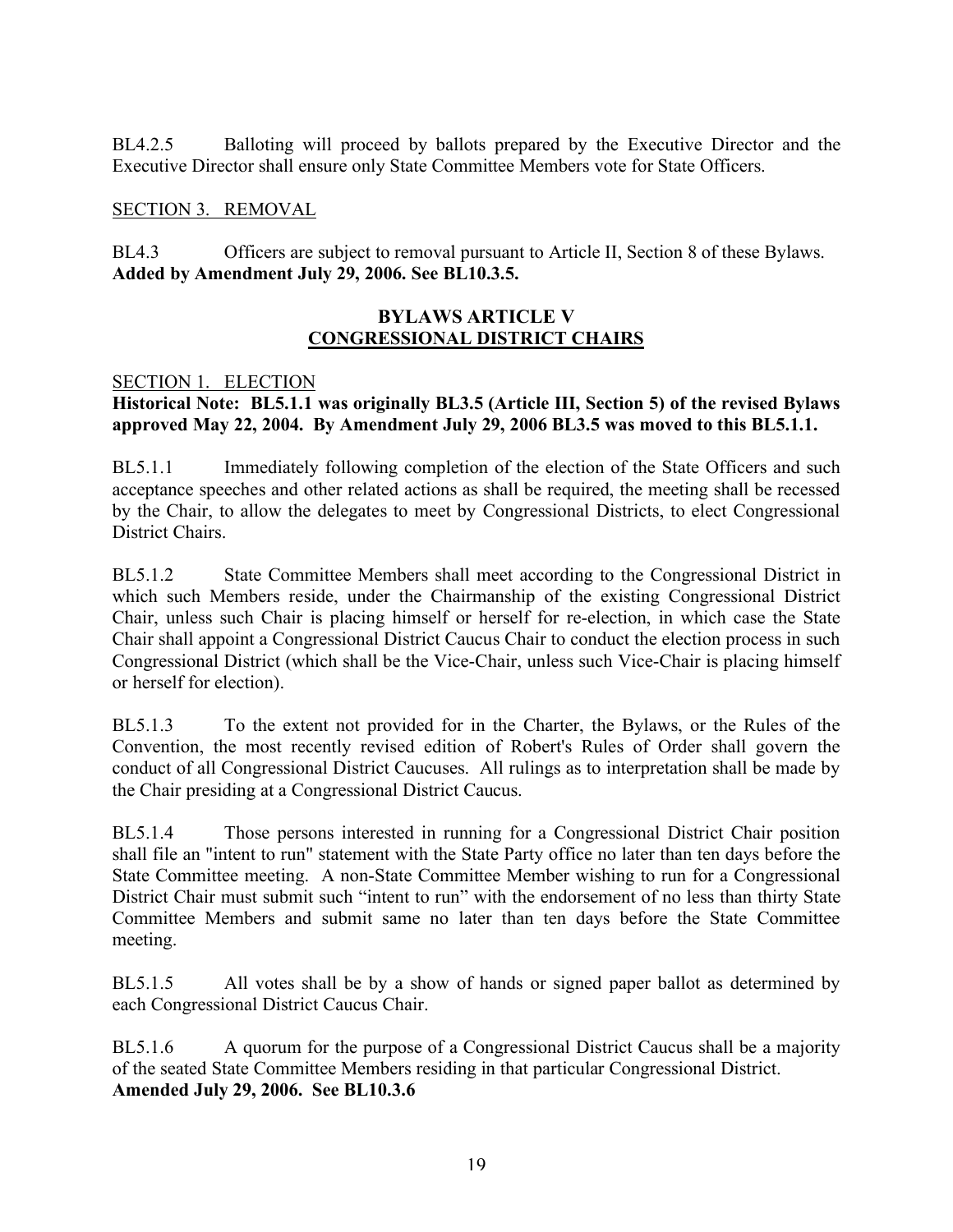BL5.1.7 Pursuant to the procedure for the Election of Congressional District Chairs under the Charter and Bylaws, each Congressional District Caucus shall proceed to elect by a majority of those State Committee Members present and voting, provided a quorum is present, a Congressional District chair.

#### **Amended July 29, 2006. See BL10.3.6**

BL5.1.8 Once the Congressional District Chair has been elected, such Chair shall appoint a Vice-Chair, except that the Vice-Chair shall be of the opposite gender of the Chair. In case of a vacancy in the position of Congressional District Chair, the Vice-Chair shall serve as Chair until the State Committee Members from the district elect a new Chair. If there is any vacancy of a Vice-Chair, the Congressional Chair may appoint a replacement Vice-Chair.

#### SECTION 2. DUTIES

BL5.2.1 Each Congressional District Chair shall within their respective Congressional Districts coordinate the affairs of the Party, assist in the election of Democratic Members of Congress, review reports of the activities and membership of County Committees, assist County Committees in their operation and compliance with the Charter and Bylaws, and perform other such duties as may be delegated to them by the State Committee and Executive Committee. Each Congressional District Chair shall also appoint a District Coordinating Committee from among State Committee members residing within their Congressional Districts to assist in the performance of these duties.

BL5.2.2 If a County lies in more than one Congressional District, the Congressional District Chairs and the County Chair for that County shall decide among themselves which Congressional District Chair shall be the Chair for that County.

BL5.2.3 Whenever a county does not have a chartered County Committee, the Congressional District Chair may appoint a person to act as that County Chair.

#### SECTION 3. REMOVAL

BL5.3 Congressional District Chairs and Vice-Chairs may be removed from office by either (i) a 2/3 vote of the State Committee; or (ii) a 2/3 vote of Committee Members from that Congressional District; or (iii) a majority vote of the Executive Committee if for cause, provided a 50% quorum is present in each case. For purposes hereof, "cause" shall be failure to perform his or her duties as specified from time to time for all Congressional District Chairs or Vice-Chairs (as the case may be) by the Executive Committee or any of the reasons provided in BL2.8.2 hereof.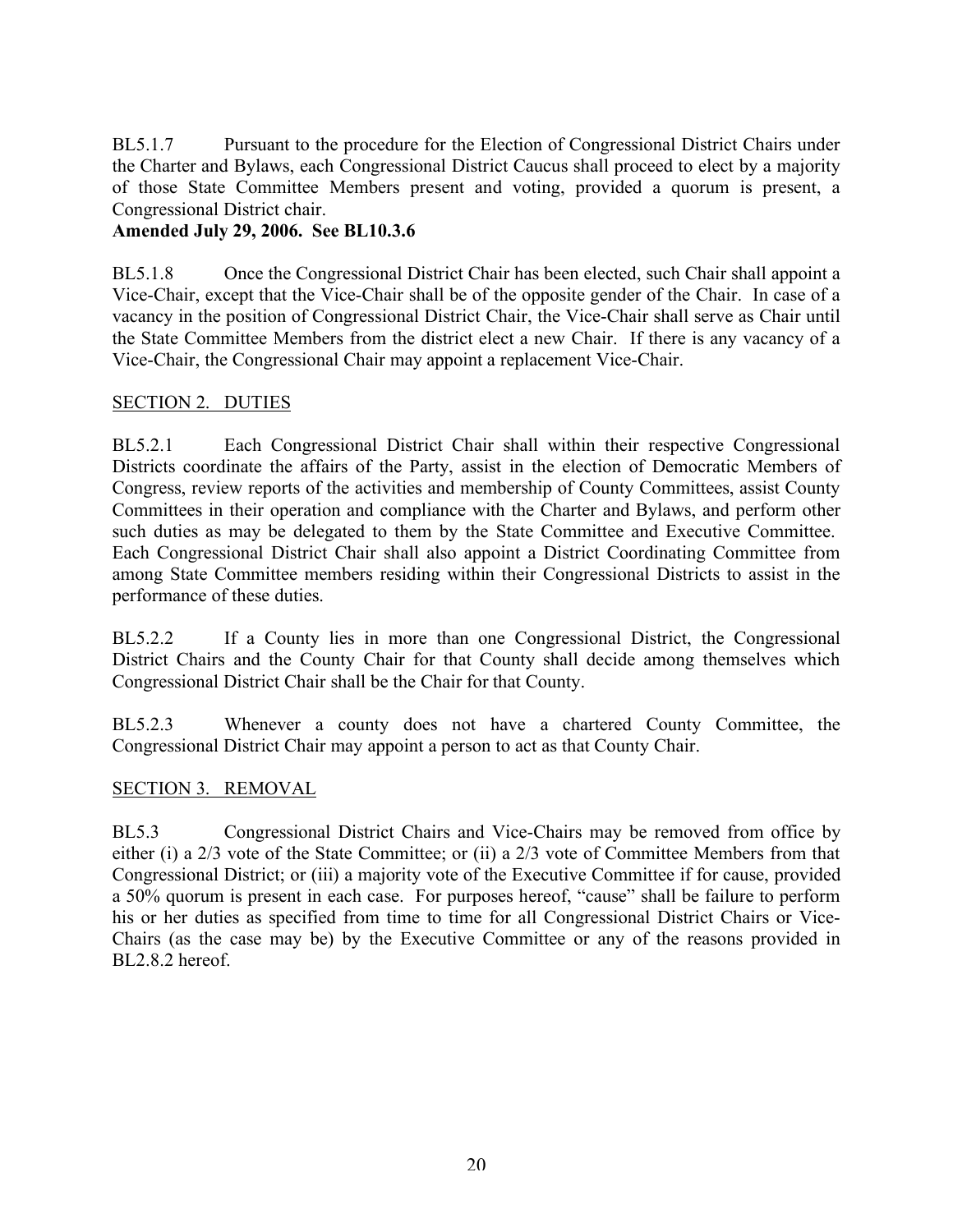#### **BYLAWS ARTICLE VI EXECUTIVE COMMITTEE**

#### SECTION 1. AUTHORITY, AND DUTIES

BL6.1.1 The Executive Committee shall act on behalf of the State Committee between State Committee meetings.

BL6.1.2 The Executive Committee may act by subcommittees of its own choosing.

SECTION 2. MEETINGS

BL6.2.1 Regular meetings of the Executive Committee may be set by the State Chair or a majority of the Executive Committee.

BL6.2.2 Special Meetings of the Executive Committee may be called by the State Chair or at least 1/4 of the membership of the Executive Committee upon receipt by all members of written notice 2 days prior to such meeting. Such notice may be given electronically.

BL6.2.3 Meetings of the Executive Committee may be conducted by telephone.

#### SECTION 3. QUORUM/VOTE

BL6.3 A quorum for the conduct of Executive Committee business shall be a majority of the membership of the Executive Committee. A majority vote is required for passage of Executive Committee actions.

#### **BYLAWS ARTICLE VII COUNTY COMMITTEES**

#### SECTION 1. PARTY DISTRICTS AND APPORTIONMENT PLAN

BL7.1.1 Each County Committee shall determine the Party Districts and Apportionment of a County Committee, and include such determinations in the Bylaws of that Committee. Newly organized Committees may designate their county as a single District for the purpose of organization. Changes in Party Districts or Apportionment shall be filed promptly with the State Chair and the County Election Superintendent. Information to be filed shall include the designations and boundaries of Party Districts, the approximate number of persons residing within each such district, the number of County Committee members to be elected from each district, and any reasons for unequal districts if such districts are designated. For purposes of these Bylaws, a County Committee shall only be considered "new" if no County Committee for the County accepted filing fees and acted as the qualifying agent for local County elections for the most recent such local elections held in such County.

BL7.1.2 In establishing Party Districts and allocating Committee Posts, the County Committee shall make a good faith effort to ensure that all segments of the population, including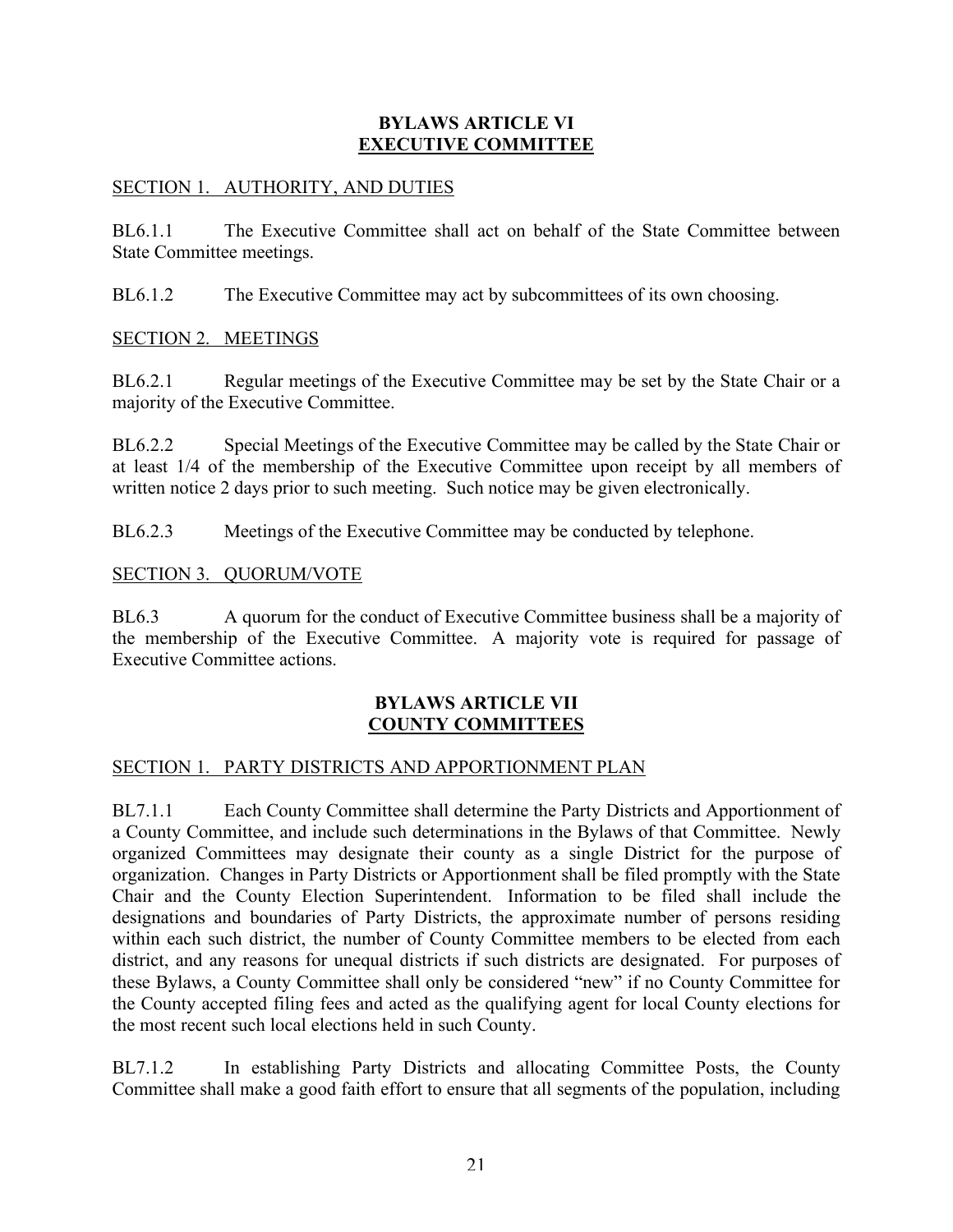the minority population, are fairly and evenly represented on the County Committee. Where practicable, the County Committee shall apportion each Party District substantially equal on the basis of population; unless impractical, each Party District shall be represented by an equal number of Committee members, and where representation is unequal, such districts shall be apportioned as nearly as practicable to population.

BL7.1.3 Within 12 months of organizing pursuant to Section 7.1.1 above, each county of 10,000 or less population must have two or more Party Districts and counties of over 10,000 population must have at least one additional Party District for each 10,000 population; provided however, that counties containing at least 4 State House Districts, located wholly within the county, may elect to apportion Party Districts on the basis of House Districts or portions thereof.

BL7.1.4 Each County Committee shall establish Party Districts and allocate Committee position*s* following any census at which reapportionment of the General Assembly is mandated, within a time designated by the State Chair. A County Committee may also establish Party Districts as necessary, provided the Committee does so in an odd numbered year. Furthermore, the County Committee may, at any time, vote to change the number of posts allocated per Party District.

BL7.1.5 An individual who voted in the most recent Democratic Primary and who is a member the State Party shall have standing to challenge the drawing of Party District lines or the allocation of County Committee positions on the grounds that such districts or allocation preclude or substantially diminish fair representation for significant segments of the population.

# SECTION 2. CHALLENGE TO THE COUNTY APPORTIONMENT PLAN

BL7.2.1 Challenge of the Apportionment Plan may be made by executing a petition, setting forth the objections, and by filing the petition with the Chair or Secretary of the County **Committee** 

BL7.2.2 The petition may be filed at any time, provided, however, that after a primary election held by the Democratic Party of Georgia, the relief granted in the case of any successful petition may take into account the fact that the petition was filed subsequent to the date on which members of the County Committee were last elected (if they were elected in a primary election) insofar as the relief may be prospective rather than retroactive, and thus allow elected members to continue to hold their office until the next election.

BL7.2.3 The County Committee shall have forty-five (45) days from the date of receipt of a validly-filed petition to meet thereon and rule and/or act upon such petition. If the County Committee does not rule and/or act upon the petition within said time, the State Democratic Party's Compliance Review Committee (CRC) shall have full jurisdiction to hear the challenge, as set forth in Section 7.2.4 below.

BL7.2.4 If the response by the County Committee to the petition is unsatisfactory to any petitioner, or if the County Committee fails to act within the forty-five (45) day period set forth in Section 7.2.3 above, he/she may file an appeal in writing to the CRC at State Party Office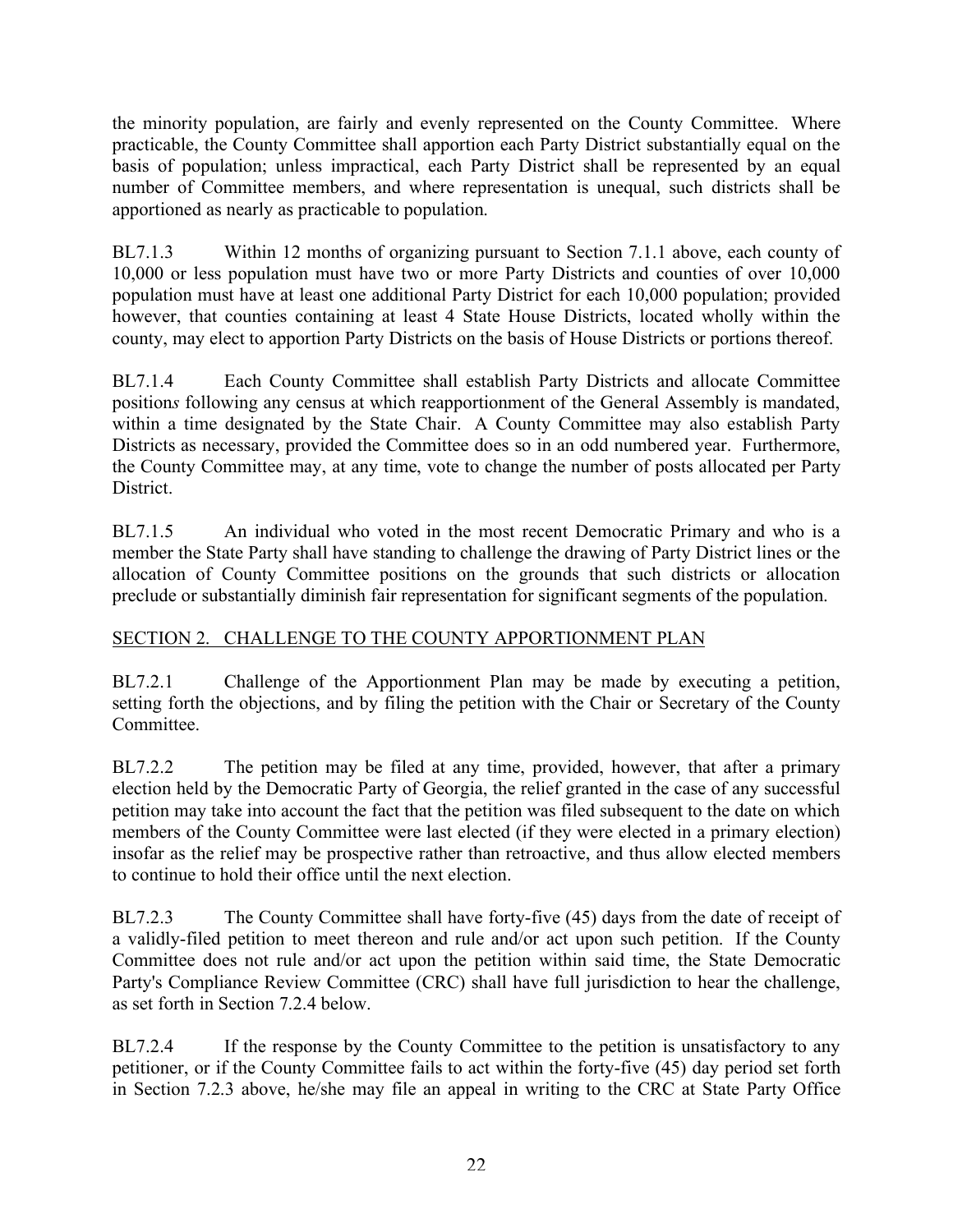within thirty (30) days from the earlier of (1) the date of the decision by the County Committee or, (2) in the event of failure to act on the petition on the part of the County Committee by the expiration of the forty-five day period set forth in Section 7.2.3 above, the expiration of such forty-five (45) day period. The CRC shall thereafter have sixty (60) days from receipt of the notice of appeal to hear the matter and render a decision and/or fashion appropriate remedies.

BL7.2.5 In acting on such challenge or appeal, the CRC shall have authority to (1) appoint such fact-finding body as it considers necessary and appropriate and may act on the basis of such facts as determined by such fact-finding body, and (2) to render any decision and/or fashion appropriate remedies including, without limitation, expulsion of or expansion of the County Committee through the appointment by the CRC or by local caucus of additional members, the establishment of a redistricting plan to provide for the election of County Committee members at a special or other election or any combination of such relief. Copies of any such decisions of the CRC shall be delivered by the CRC to the State Chair, the State First Vice-Chair, the Executive Director, and the General Counsel, and such rulings shall not become effective for thirty (30) days thereafter, during which time any one or more of the aforesaid officers and officials of the Party may refer the matter to the Executive Committee, which shall review the ruling as provided in Section 7.2.6 below. No ruling of the CRC pursuant to this Section 7.2.5 shall become final if the same is pending before the Executive Committee, until the Executive Committee rules thereon.

BL7.2.6 Any party to a proceeding under this Section 2 of Article VII who is not satisfied with the ruling issued by the CRC pursuant to Section 7.2.5 above, may, within thirty (30) days of the date of such ruling, file an application for discretionary review with the Executive Committee of the State Committee, which may, if it desires in its sole discretion to do so, review the CRC ruling and render a final decision thereon.

BL7.2.7 This Section 2 of Article VII shall not be construed to require or constitute the implementation of any quotas, and the failure to have a certain number of minority members on the County Committee shall not be deemed in and of itself to set forth a conclusive ground for a challenge. Such under representation shall, however, constitute proof of violation of Article VII, Section 1, however, in the absence of a countervailing showing that sufficient efforts were made to comply with the requirements of Article VII, Section 1.

BL7.2.8 Whenever this Section 2 of Article VII requires that an act be done within specified period of time, such period of time may be extended by mutual consent of the parties to the subject proceeding.

BL7.2.9 Any notices required to be given pursuant to the provisions of this Section 2 of Article VII shall be required to be either hand delivered or mailed by registered or certified mail, return receipt requested to the appropriate opposite party, and shall be deemed to be delivered as of the date of receipt of any hand delivery or the date of the signed receipt for the registered or certified mailing.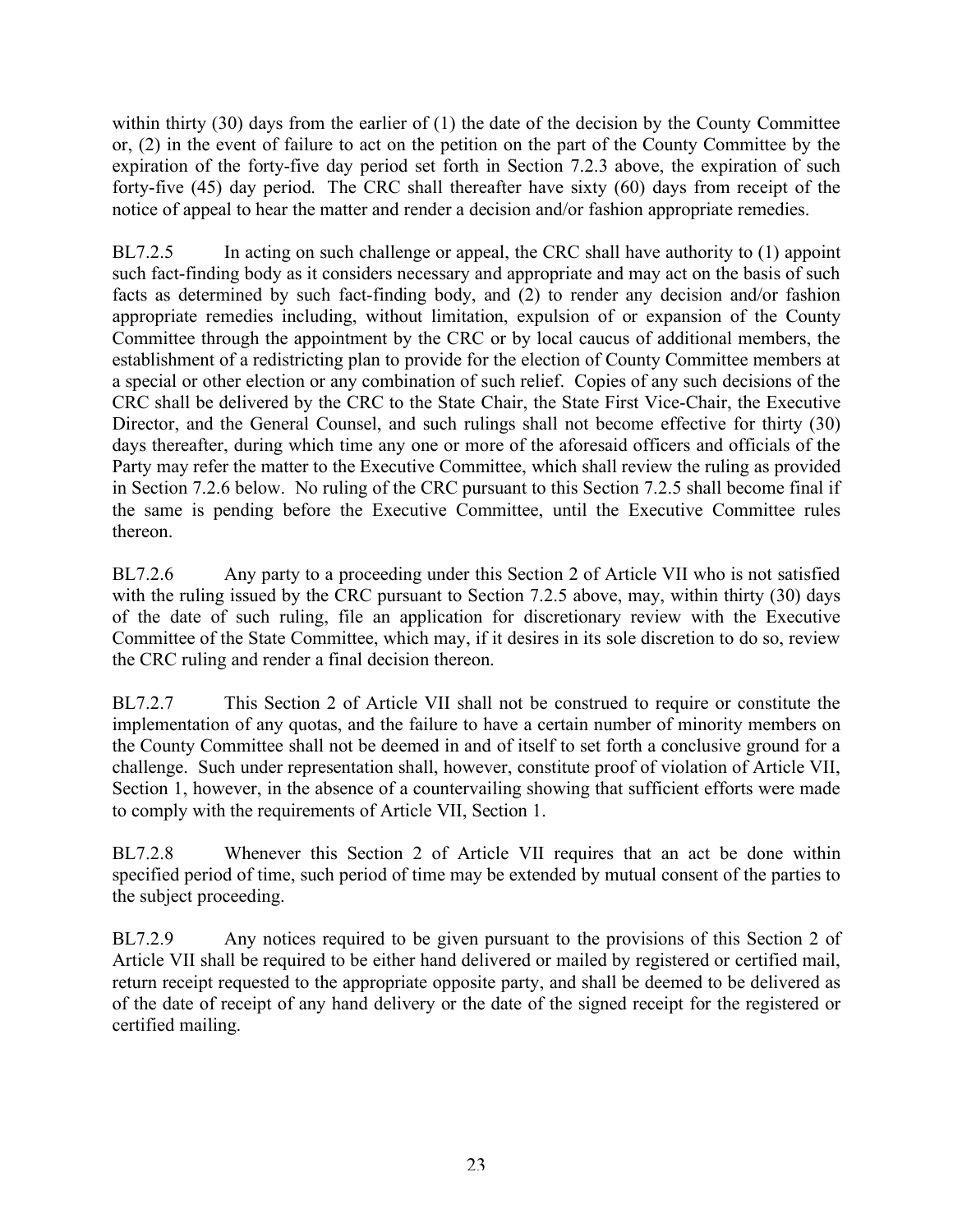## SECTION 3. DESIGNATION OF POSTS AND TERMS

BL7.3 Each County Committee shall designate one-half of the elected Committee Posts to be elected in Gubernatorial election years and one-half to be elected in Presidential election years.

## SECTION 4. SELECTION OF METHOD OF ELECTION

BL7.4 The method of election of the members of County Committee may be selected by each Committee provided that the selection of the method takes place in an odd numbered year, and that the method selected is either General Primary Ballot or a Party District Caucus. If by caucus, elections for County Committee members shall be held within 45 days following the General Primary. The method and time of qualification and election of members of County Committees shall be set forth in the Bylaws of each County Committee.

# SECTION 5. ELECTION PROCEDURE

BL7.5.1 County Committee members shall take office on the first day of the first month after their elections.

BL7.5.2 Where members of the County Committee are to be elected on the General Primary ballot, the same procedures and rules as those for other county elected officials shall prevail, except that the Committee may set reasonable fees for the qualification of Committee candidates, and except that each candidate receiving the highest number of votes shall be elected without the necessity of a run-off.

BL7.5.3 Should a County Committee decide to elect its members by public caucuses, the time, place, and method of such caucuses shall be set by the County Committee.

# SECTION 6. ELECTION OF OFFICERS

BL7.6.1 Each County Committee shall elect its officers by majority vote, no later than December 31 of the appropriate year. The new chair shall immediately upon taking office notify the State Chair and appropriate Congressional District Chair of his/her election.

# **Amended April 21, 2006. See BL10.3.3**

# **Amended December 15, 2009. See BL10.3.8**

BL7.6.2 Each County Committee shall elect from its membership a Chair, two or more Vice-Chairs, a Secretary, and a Treasurer. Where available, at least one of the Vice Chairs shall be of the opposite gender to the Chair. In addition, the County Committee shall elect such other officers as deemed necessary. A person receiving a majority of votes for election to an office shall be declared elected.

BL7.6.3 Each Committee may provide for the election or appointment of such subcommittees as they may be deemed necessary.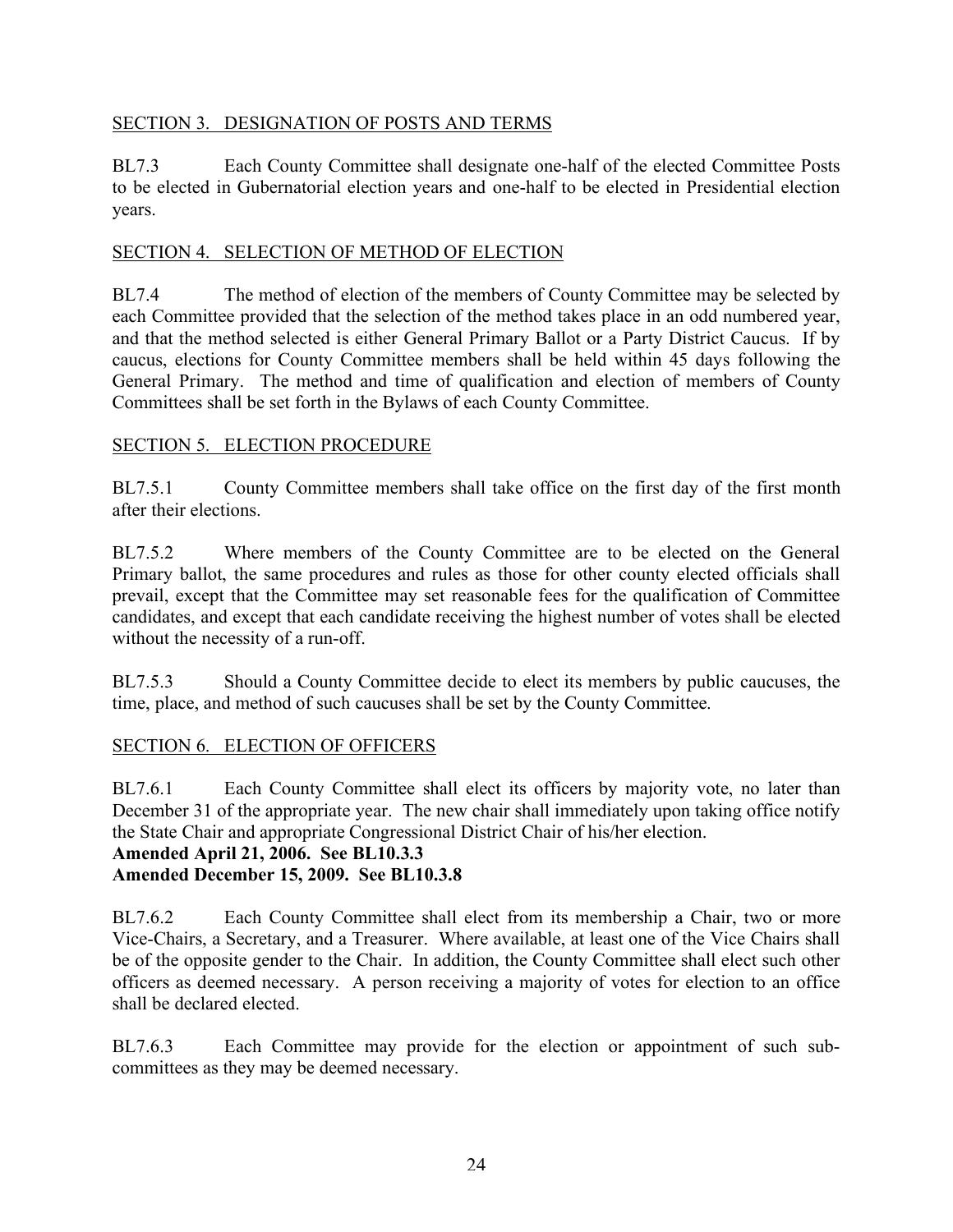BL7.6.4 The Chair, Vice-Chairs, Secretary, and the Treasurer of the Committee shall serve 2 year terms, beginning at the close of the meeting at which they are elected. All other officers of the Committee and all members of any sub-committees, elected or appointed at any time and shall serve at the pleasure of the Committee

# **Amended April 21, 2006. See BL10.3.3**

BL7.6.5 All County Committee reports, records, and files must be promptly turned over to newly elected officers.

# **Added by amendment December 15, 2009. See BL10.3.9.**

# SECTION 7. ELECTION DUTIES AND FUNCTIONS

BL7.7.1 In Counties where municipal primaries are held, the County Committee shall be responsible for holding such primaries. The County Committee may delegate this responsibility to a Municipal Executive Committee as provided for in the Georgia Municipal Code. Such Municipal Primary Committee shall be composed of three or more citizens from the municipality and shall be empowered by such designation to perform all the duties and responsibilities required by the Georgia Municipal Election Code in connection with the conduct of a Municipal Primary. It shall be the responsibility of the County Committee, at the time it certifies its members and officers with the State Committee, to file with the City Clerk of each municipality concerned, the Secretary of the State of Georgia, and the State Party Office, the names and addresses of the members and officers and other information required in the Georgia Municipal Election Code for each such Municipal Primary Committee, or to certify that the County Committee will serve as such Municipal Primary Committee. Notwithstanding the foregoing, the provisions of the Georgia Election Code shall control the responsibilities provided herein and the County Committee shall see that it complies with all such provisions.

BL7.7.2 In accordance with the Georgia Election Code, poll officers to conduct primaries and elections shall be recommended by each County Committee to the County Election Superintendent.

BL7.7.3 In accordance with the Georgia Election Code, two official poll watchers may be designated by the County Committee for each precinct for each election.

BL7.7.4 Vacancies in Party nominations for Federal, State, or County offices shall be governed by the provisions of Georgia Election Code. Vacancies in any Party nomination for Municipal offices shall be governed by the provisions of Georgia Municipal Election Code.

BL7.7.5 County Committees shall maintain a list of all financial transactions (kept on a calendar year basis), and a list of all unpaid obligations. County Committees shall also maintain records of information to be filed with the State Party Chair.

BL7.7.6 In meeting filing requirements, County Committees shall report directly to the State Chair. County Committees shall file with the State Chair a list of membership, all rules, regulations, bylaws, and charters of affiliates, an annual report of activities or minutes, the location and signatories of Committee bank accounts, and certification by the County Committee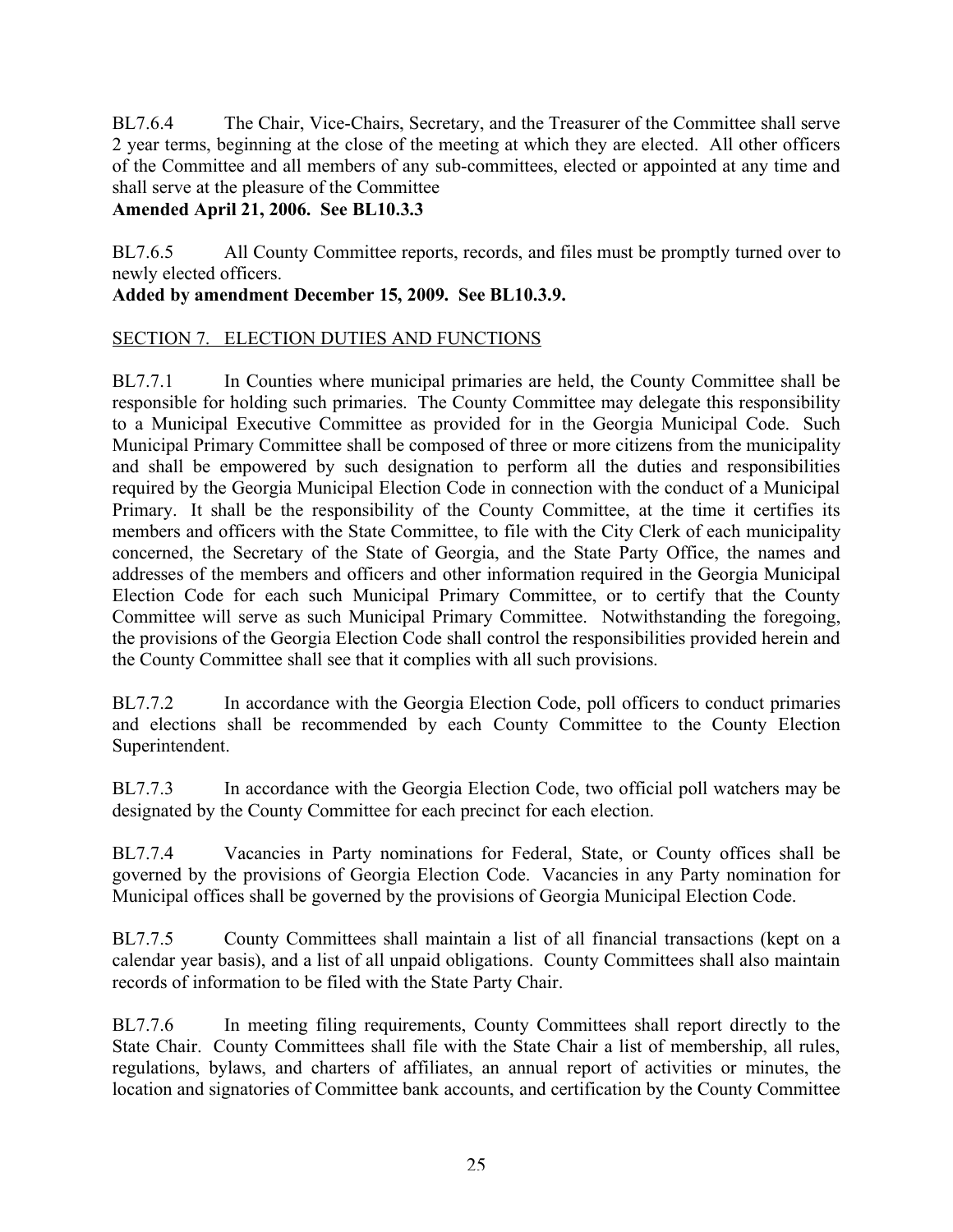Chair that the Committee duly constituted and organized, and is following sound financial operating procedure.

BL7.7.7 Each County Committee shall meet regularly at least once each quarter. Special meetings may be called by the Committee Chair or as provided in the County Committee Bylaws. Where such meetings are not held at a previously designated time and place, all members shall be given at least 10 days notice. Emergency meetings may be called with 5 days notice upon approval of all Committee officers.

# SECTION 8. COMMITTEES

BL7.8 Each County Committee shall provide for an Affirmative Action Subcommittee and such other sub-committees as the Committee may deem necessary.

#### SECTION 9. VACANCIES

BL7.9 All vacancies in County Committee Posts shall be filled by election by the remaining Committee members, provided at least three such members remain.

# SECTION 10. REMOVAL PROCEDURE

BL7.10.1 County Committee members and officers may be removed by the County Committee for cause, with reasonable notice, and with the opportunity to be heard, by a 2/3 vote of the County Committee provided a 40% quorum is met.

BL7.10.2 Any person subject to removal shall receive written notice of the alleged reasons for removal.

BL7.10.3 The removal procedure shall be conducted by a subcommittee appointed by the County Committee Chair. Where the Chair is the subject of the removal procedure, the subcommittee shall be appointed a majority of the other County Committee Officers.

BL7.10.4 The person to be removed shall have the right to be informed of all persons who will be witnesses against him/her and who will testify in support of the charges against him/her, at least ten days before a hearing on said charges before the full County Committee.

BL7.10.5 The person to be removed shall have the right to counsel and to present all witnesses, documents and arguments in support of his/her position. The subcommittee which has tendered the charges may likewise have counsel and present witnesses, documents, and arguments in support of its position.

#### SECTION 11. REIMBURSEMENT PROHIBITION

BL7.11 No member of a County Committee shall receive compensation for or be reimbursed for expenses in attending a County Committee meeting.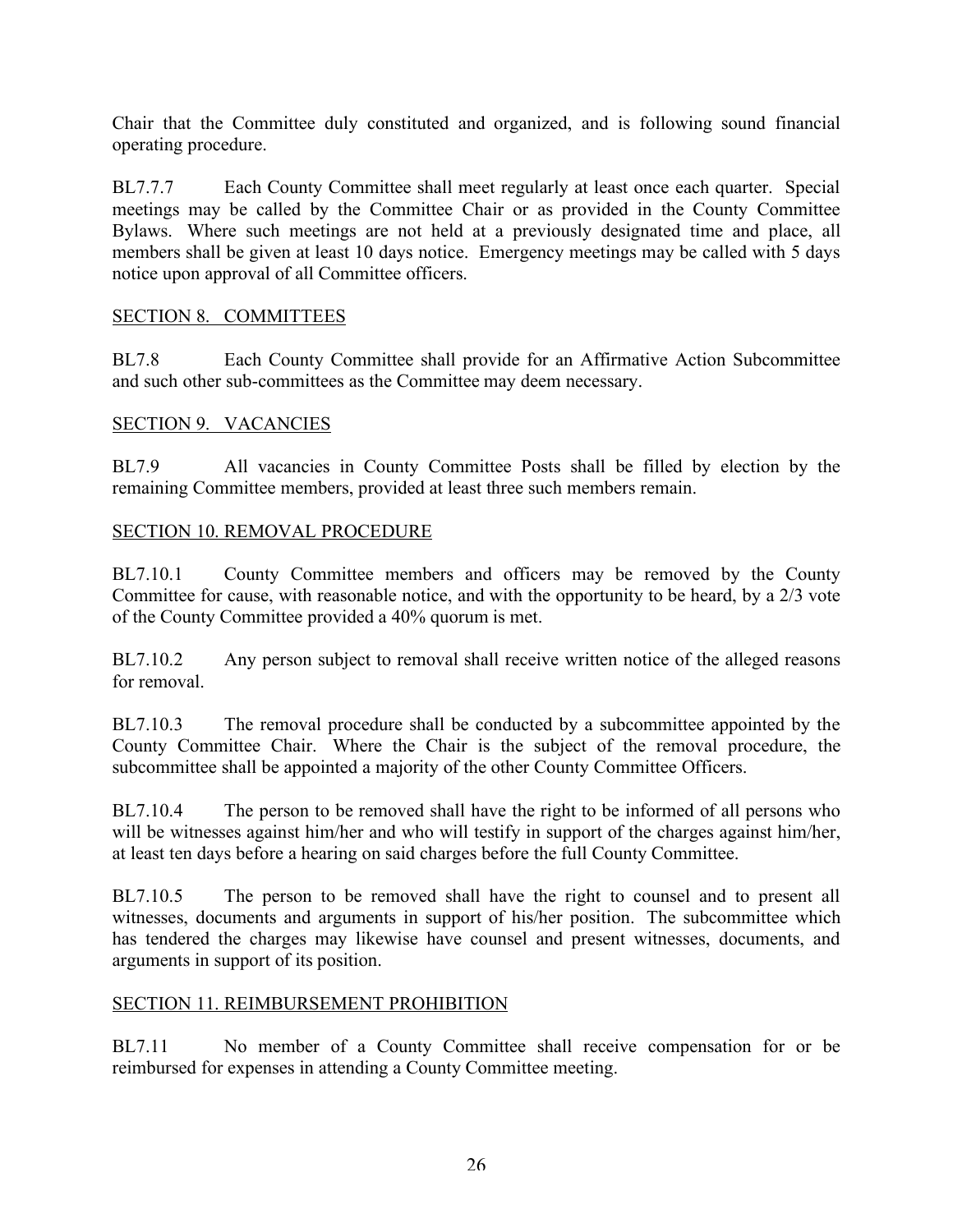#### SECTION 12. AFFILIATES

BL7.12 Each County Committee may recognize and allow affiliation of such county organizations as it deem appropriate as provided for in the Charter and Bylaws.

#### SECTION 13. COUNTIES WITHOUT DULY CONSTITUTED COMMITTEES

BL7.13.1 In any county not having a duly constituted County Democratic Committee the appropriate Congressional District Chair(s) may appoint an Acting County Chair and an Acting County Secretary to receive declarations of candidacy and qualifying for nomination in the Democratic Primary and to certify such candidates to the appropriate authority. Such Acting County Secretary shall forward the County Committee portion of the qualifying fees to the State Chair to be held in escrow until released by the State Chair. Alternatively, the Chair may request the Election Superintendent of the County to receive declarations of candidacy and qualifying fees from candidates desiring to qualify for nomination in the Democratic Primary and to execute appropriate certifications of candidacies. Said Election Superintendent shall forward the County Committee portion of the qualifying fees to the State Chair to be held in escrow until released by the State Chair. If a duly constituted county committee is organized within sixty (60) days following the Democratic Primary, the funds shall be paid to the committee. If a duly constituted county committee is not organized within sixty (60) days following the Democratic Primary, the funds shall be used in the current election campaign on behalf of candidates of the Democratic Party of Georgia in that County. The Congressional District Chair shall certify at least two nominations for vacancies with the State Chair. Such nominations shall be made from among those who qualified in accordance with notice procedures, provided however, that an additional name or names may be added by the Congressional District Chair where less than two persons qualified for the vacancy. The State Chair shall choose the Committee member for each vacancy from among those so nominated.

BL7.13.2 Where there is no existing County Committee, the Congressional District Chair(s) shall call an organizational meeting, specifying the time and place, or name an acting County Chair to call such a meeting. In the event that the Congressional District Chair does not so act, any person may ask the State Chair to call such a meeting or name an acting County Chair.

BL7.13.3 At the organizational meeting, any persons who are registered to vote in that County and who profess their intention to abide by the State Party Charter and Bylaws may organize a County Committee and proceed to adopt bylaws.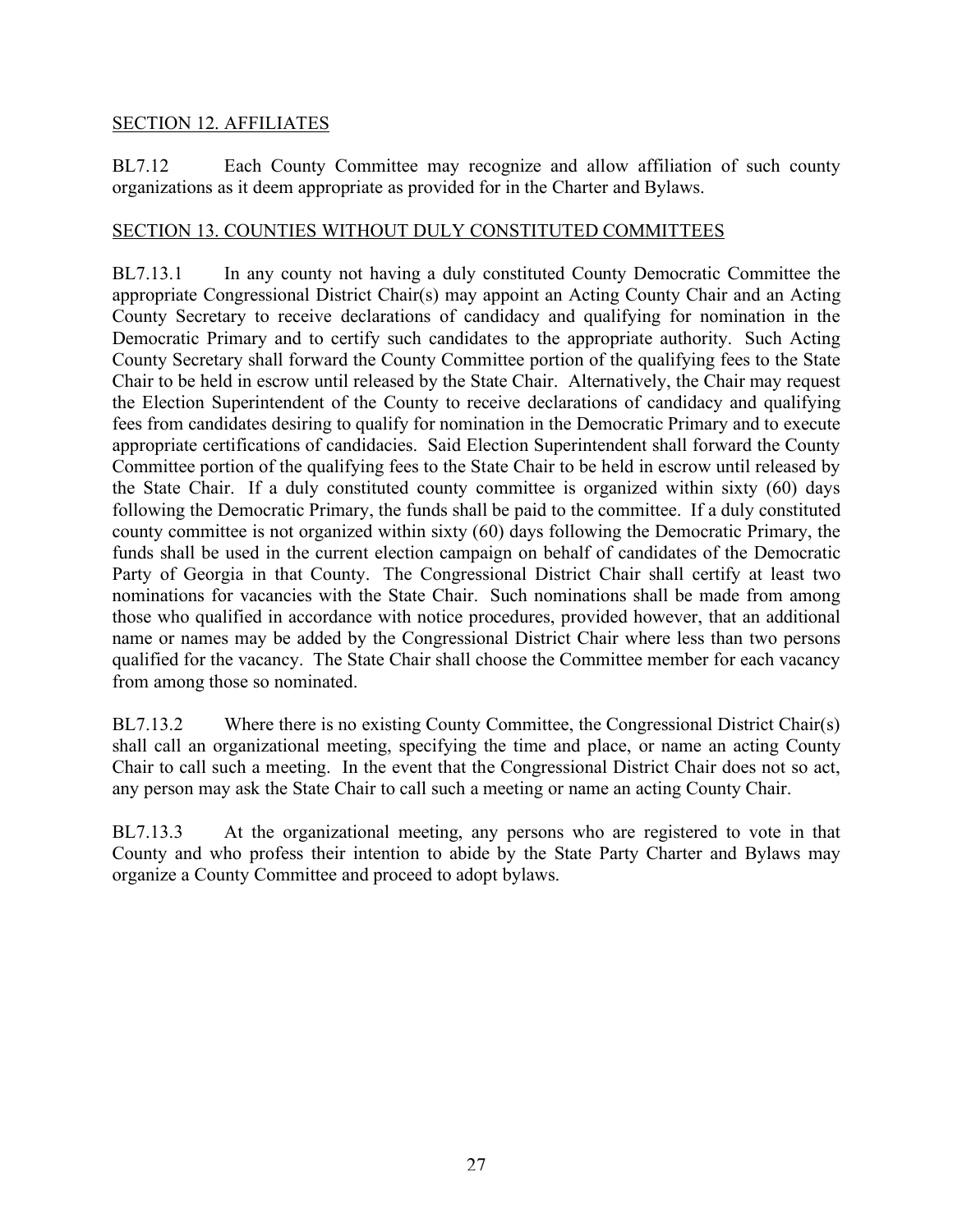BL7.13.4 Within two weeks of adopting same, the acting Chair of the County Committee shall submit the proposed Bylaws and the following certification to the State Chair and to the Congressional District Chair, and request to be chartered as the Democratic County Committee of that County.

CERTIFICATION OF THE DEMOCRATIC PARTY OF COUNTY

This is to certify that the Democratic Party of \_\_\_\_\_\_\_\_\_\_\_\_\_\_\_\_\_\_\_\_\_ County, Georgia has been duly organized in accordance with the Charter and Bylaws of the Democratic Party of Georgia. The following members and officers were duly and properly elected:

We further certify that the officers of the County Committee have read and are familiar with the State Party Charter, Bylaws, and Rules, and the State Election Code.

SIGNED:

(County Committee Chair)

 $\mathcal{L}_\text{max}$  , and the set of the set of the set of the set of the set of the set of the set of the set of the set of the set of the set of the set of the set of the set of the set of the set of the set of the set of the (County Committee Secretary)

 $\mathcal{L}_\text{max}$  $\mathcal{L}_\text{max}$  , where  $\mathcal{L}_\text{max}$  , we have the set of the set of the set of the set of the set of the set of the set of the set of the set of the set of the set of the set of the set of the set of the set of the set of  $\frac{1}{2}$  ,  $\frac{1}{2}$  ,  $\frac{1}{2}$  ,  $\frac{1}{2}$  ,  $\frac{1}{2}$  ,  $\frac{1}{2}$  ,  $\frac{1}{2}$  ,  $\frac{1}{2}$  ,  $\frac{1}{2}$  ,  $\frac{1}{2}$  ,  $\frac{1}{2}$  ,  $\frac{1}{2}$  ,  $\frac{1}{2}$  ,  $\frac{1}{2}$  ,  $\frac{1}{2}$  ,  $\frac{1}{2}$  ,  $\frac{1}{2}$  ,  $\frac{1}{2}$  ,  $\frac{1$ \_\_\_\_\_\_\_\_\_\_\_\_\_\_\_\_\_\_\_\_\_\_\_\_\_\_\_\_  $\mathcal{L}_\text{max}$  , where  $\mathcal{L}_\text{max}$  , we have the set of the set of the set of the set of the set of the set of the set of the set of the set of the set of the set of the set of the set of the set of the set of the set of

 $\mathcal{L}_\text{max}$ 

BL7.13.5 Upon approval by the Executive Committee that County Committee shall be chartered.

#### SECTION 14. VETO

BL7.14.1 Pursuant to the following procedure, any action of a County Committee may be reversed by a two-thirds affirmative vote of the membership of the State Executive Committee.

BL7.14.2 The motion must be brought by an Executive Committee member or by written petition of 20% but not less than 3, of a particular county's County Committee Members.

BL7.14.3 Any decision by the Executive Committee to reverse an action of a County Committee must be sent to all State Committee members within 30 days of such reversal.

BL7.14.4 Any appeal of the Executive Committee's reversal must be sent in writing to the State Chair within 30 days of the date of the mailing pursuant to BL7.14.3 above. The matter will then be placed on the agenda for the next State Committee meeting at least 30 days after receipt of the appeal.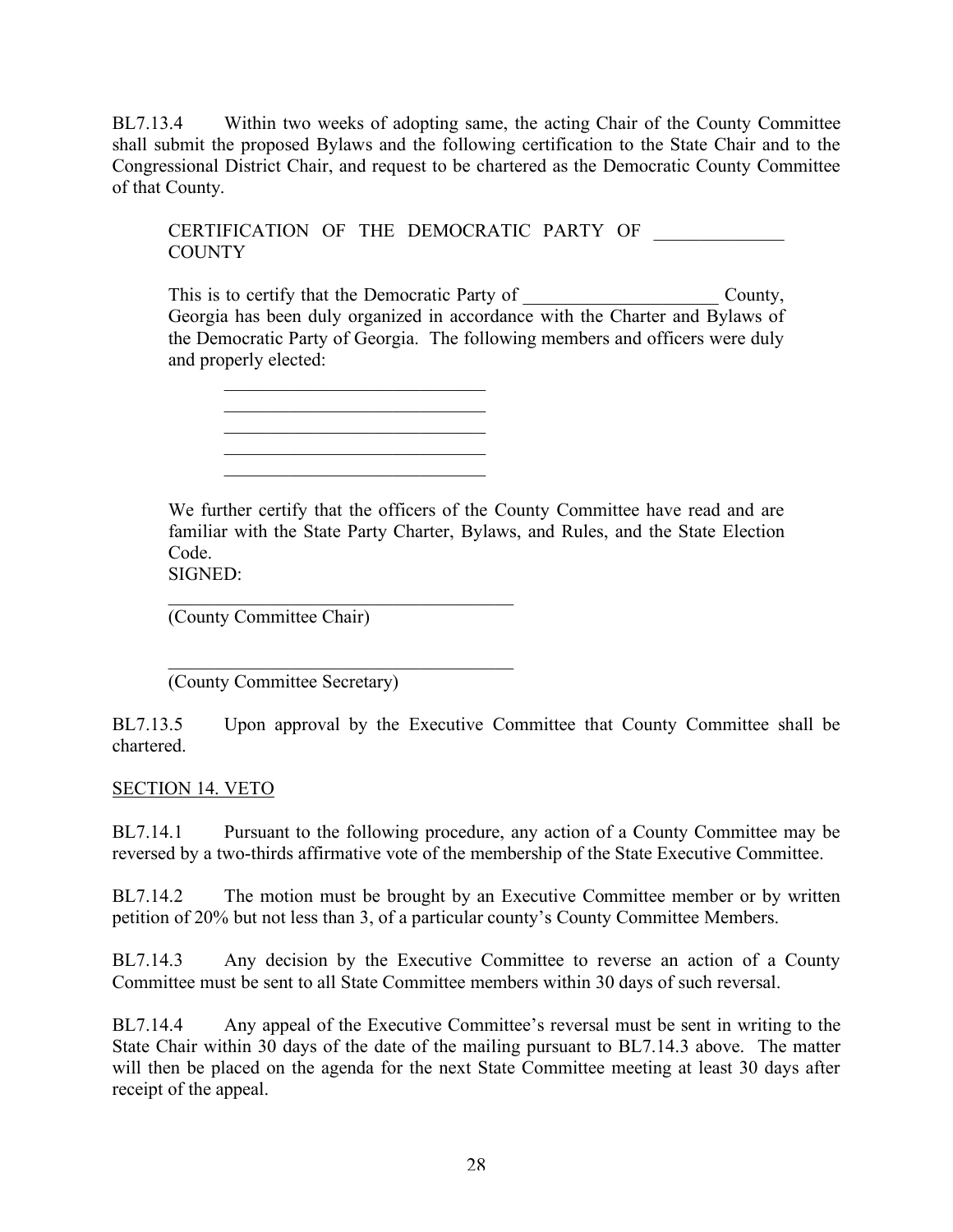# **BYLAWS ARTICLE VIII NATIONAL COMMITTEE MEMBERS**

## SECTION 1. ELECTION OF MEMBERS

BL8.1.1 Pursuant to Article Three, Section 2 of the Charter of the Democratic National Committee, the State Delegation to the National Committee shall consist of the State Chair, the next highest ranking officer of the opposite gender, plus an additional number allocated by the Democratic National Committee, and any other residents of Georgia who fit the qualifications of subsections (c) through (p) of said Article Three, Section 2.

BL8.1.2 Those members apportioned according to Article Three, Section 2 of the Charter of the Democratic National Committee shall be elected by majority vote of the State Committee Members at the regular meeting next prior to the National Convention. **Amended December 15, 2009. See BL10.3.10**

BL8.1.3 Notice of the State Committee meeting at which National Committee members are to be elected shall be mailed to all members of the State Committee no less than 30 days before the convening of that meeting, designating time, date, and place of the meeting and including in such mailing copies of those sections of the Charter, Bylaws, and Rules governing the National Committee member selection.

BL8.1.4 Persons interested in running for a National Committee member post shall file an "intent to run" statement with the State Party office no later than ten days before the State Committee meeting. A non-State Committee Member wishing to run for a National Committee Member post must submit such "intent to run" with the endorsement of no less than thirty State Committee Members and submit such no later than ten days before the State Committee meeting.

BL8.1.5 A brief (3-4 minute) nominating speech may be made for each candidate. A (1 minute) seconding speech may also be made. The nominees may then address the State Committee for no more than 5 minutes. These speeches shall be made the following order: Post 1, Post 2, etc.

BL8.1.6 Balloting will proceed using ballots prepared by the State Party office, with a provision for write-ins.

#### SECTION 2. DUTIES

BL8.2.1 Members of the State Delegation to the National Committee shall hold themselves available for consultation prior to National Committee Meetings.

BL8.2.2 The Georgia Delegation to the National Committee shall report on the activities of the National Committee to the State Convention, State Committee, and Executive Committee.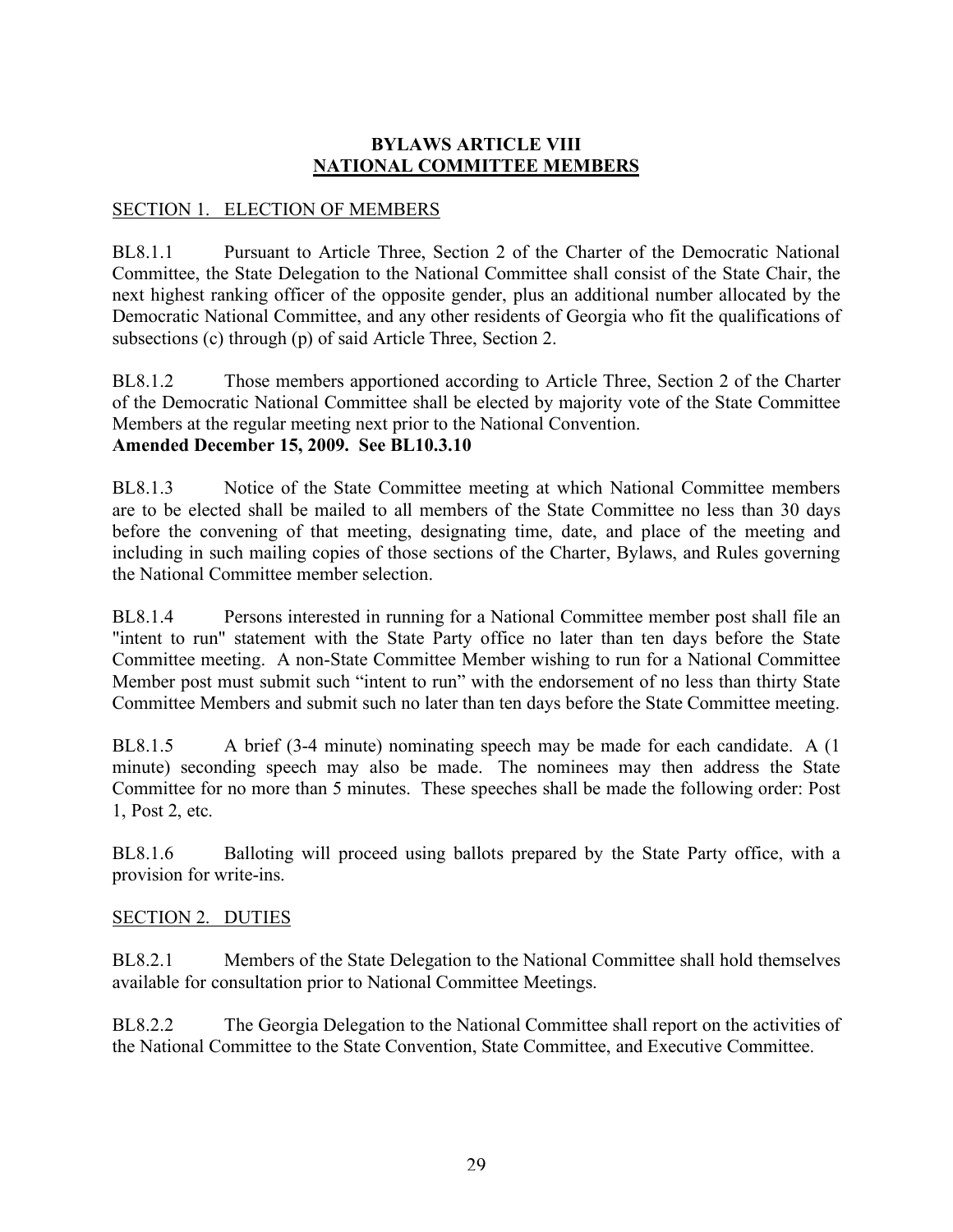#### SECTION 3. VACANCIES

BL8.3 Vacancies among members of the National Committee elected by the State Committee shall be filled by a majority vote of the State Executive Committee to serve until the next meeting of the State Committee at which time the vacancy shall be filled by a majority vote of the State Committee.

#### SECTION 4. REMOVAL PROCEDURE

BL8.4 National Committee members may be removed from office for cause and on reasonable notice and with opportunity to be heard by a 2/3 vote of the State Committee provided 50% quorum is met, and on the same grounds and accordance with the same procedures as provided for the removal of State officers.

#### **BYLAWS ARTICLE IX AFFILIATES**

#### SECTION 1. CHARTERING AFFILIATES

BL9.1.1 A group of individuals seeking to organize and affiliate with the Party through the State Committee or a County Committee may petition the appropriate body for the issuance of a charter.

BL9.1.2 Where such petition is denied, the State or County Committee shall show in writing the cause for such denial.

BL9.1.3 Petitioners who have been denied a Charter may appeal to the State Chair within thirty days of receipt of denial.

BL9.1.4 Each Affiliate Organization may elect one Member to the State Committee.

#### SECTION 2. REVOKING AFFILIATE CHARTERS

BL9.2.1 The State Committee or County Committees may revoke Affiliate Charters for willful violation or failure to comply with the rules and regulations of the Affiliate, County Committee or State Committee, or failure to meet minimum membership requirements.

BL9.2.2 Affiliates whose charters are revoked may appeal to the State Chair within 30 days of receipt of notice of revocation.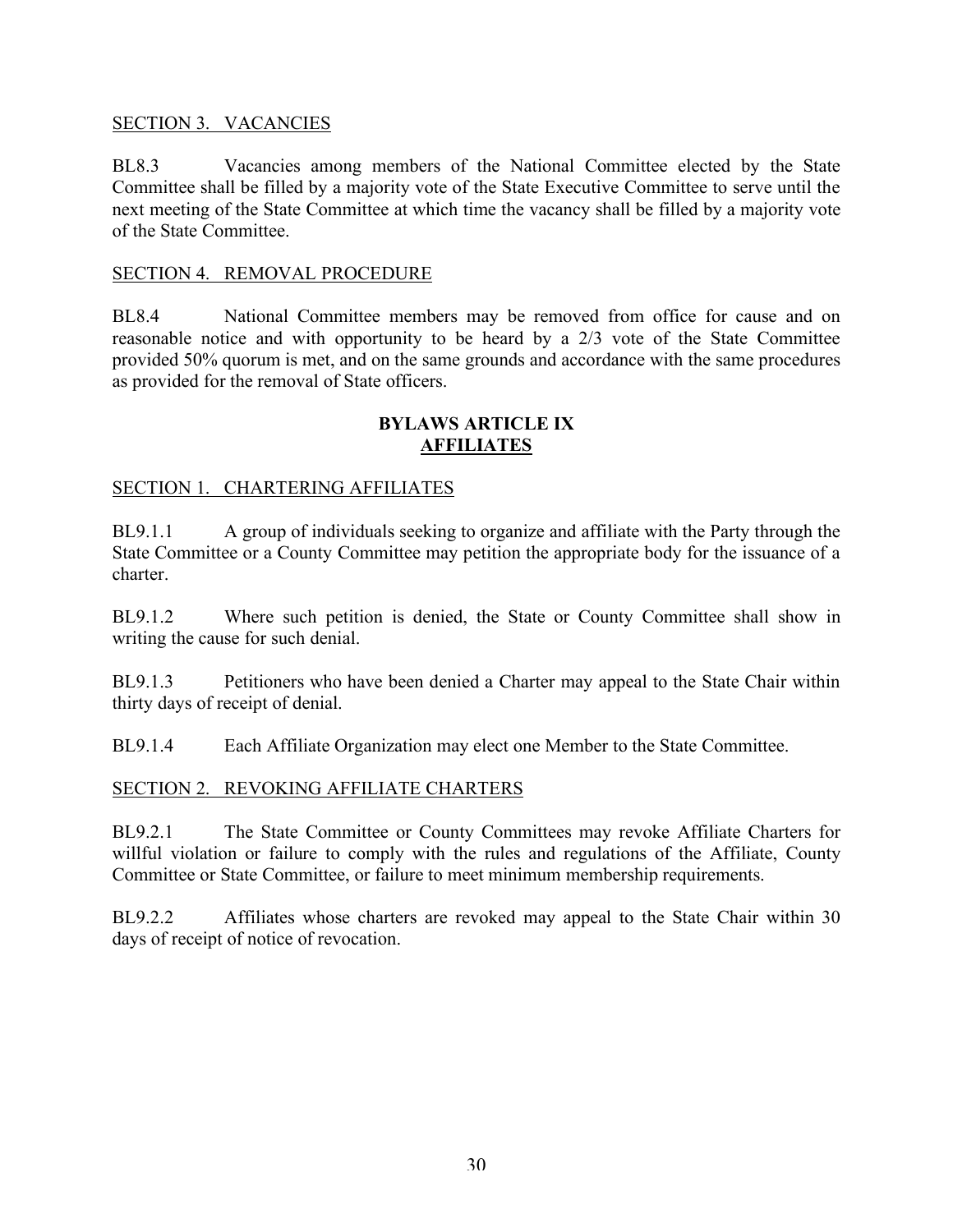#### **BYLAWS ARTICLE X AMENDMENTS**

#### SECTION 1. AMENDMENT PROCEDURE

BL10.1.1 Proposed amendments to the State Party Bylaws shall be filed in writing with the State Chair at least 60 days before the meeting at which they are to be considered.

BL10.1.2 The State Chair may then forward such proposed changes to the Charter and Bylaws committee for recommendations. Committee recommendations shall be made to the State Committee in writing at least 10 days before meeting at which they are to be considered.

BL10.1.3 Amendments may be approved by a 2/3 vote of the State Committee provided a 50% quorum is met.

#### SECTION 2. EFFECTIVE DATE

BL10.2 All amendments shall take affect as of the date stated therein, or if not date is stated, upon adoption of the amendment.

BL10.3 Because these Bylaws are being adopted midway between State Convention years, for the year 2004 only, the new post of Constituency Group Vice-Chair shall be filled after the 2004 Primary Runoffs at an August 2004 state committee meeting and all Regular State Committee members shall be elected after the 2004 General Election and before December 31, 2004.

#### SECTION 3. AMENDMENTS ADOPTED

- BL10.3.1 Adopted April 21, 2006 Adds BL 1.9.1 SECTION 9. CANDIDATE QUALIFICATION AND WITHDRAWAL BL1.9.1 In conducting qualifying for local, state, or federal office as directed by the laws of the State of Georgia, the State Party, or any appropriate County Committee, may refuse, in its discretion, to accept the withdrawal of a candidate who has completed the appropriate qualifying affidavit and submitted the required fee, and/or may delay accepting such withdrawal until after the time for qualifying has closed.
- BL10.3.2 Adopted April 21, 2006 Amended BL3.1.1 and BL3.1.2

BL3.1.1 One-half of the delegates and one-half of the alternates selected pursuant to Charter, Article III, Section 3.4 shall be elected by the appropriate County Committee. If there are an odd number of alternates, the County Committee shall elect the additional alternate.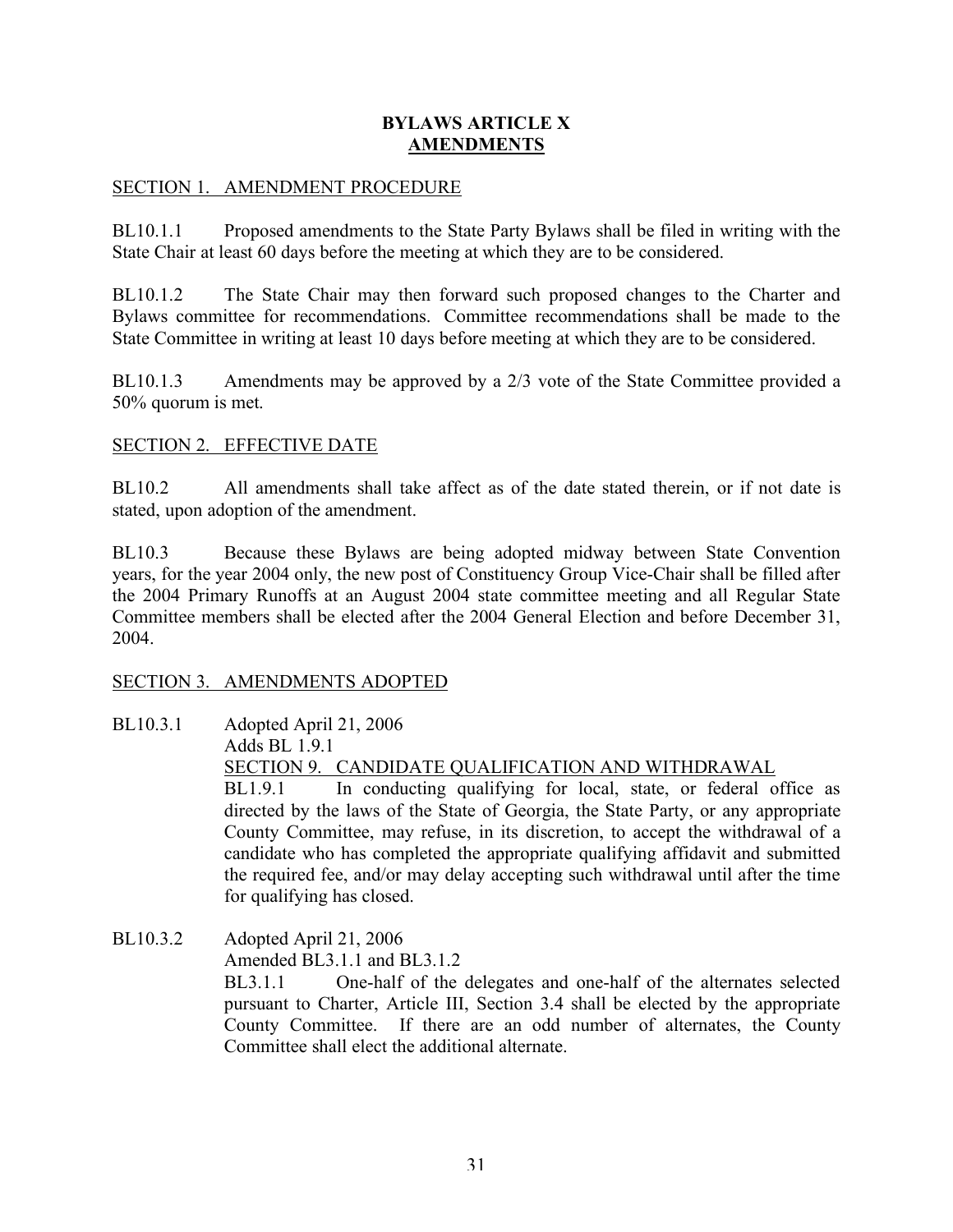BL3.1.2 One-half of the delegates and one-half of the alternates selected pursuant to Charter, Article III, Section 3.4 shall be elected by a county caucus. See BL3.1.1 regarding an odd number of alternates.

BL10.3.3 Adopted April 21, 2006 Amended BL7.6.1 and 7.6.4 BL7.6.1 Each County Committee shall elect its officers no later than December 31 of the appropriate year. The new chair shall immediately upon taking office notify the State Chair and appropriate Congressional District Chair of his/her election.

> BL7.6.4 The Chair, Vice-Chairs, Secretary, and the Treasurer of the Committee shall serve 2 year terms, beginning at the close of the meeting at which they are elected. All other officers of the Committee and all members of any sub-committees, elected or appointed at any time and shall serve at the pleasure of the Committee.

BL10.3.4 Adopted July 29, 2006 Amended BL2.1.5

> BL2.1.5 The State Chair shall notify all County Chairs and Congressional District Chairs of the date by which County Committees must hold elections for State Committee members. That date must be between February 1 and February 28 immediately following the regular gubernatorial election

BL10.3.5 Adopted July 29, 2006 Added BL4.3 BL4.3 Officers are subject to removal pursuant to Article II, Section 8 of these Bylaws

#### BL10.3.6 Adopted July 29, 2006 Amended BL5.1.6 and BL 5.1.7 BL5.1.6 A quorum for the purpose of a Congressional District Caucus shall be a majority of the seated State Committee Members residing in that particular Congressional District.

BL5.1.7 Pursuant to the procedure for the Election of Congressional District Chairs under the Charter and Bylaws, each Congressional District Caucus shall proceed to elect by a majority of those State Committee Members present and voting, provided a quorum is present, a Congressional District chair.

BL10.3.7 Adopted December 15, 2009 Amends BL2.4.1 and BL2.5.2 The members of all committees and caucuses, including Chairs, need not be Members of the State Committee.